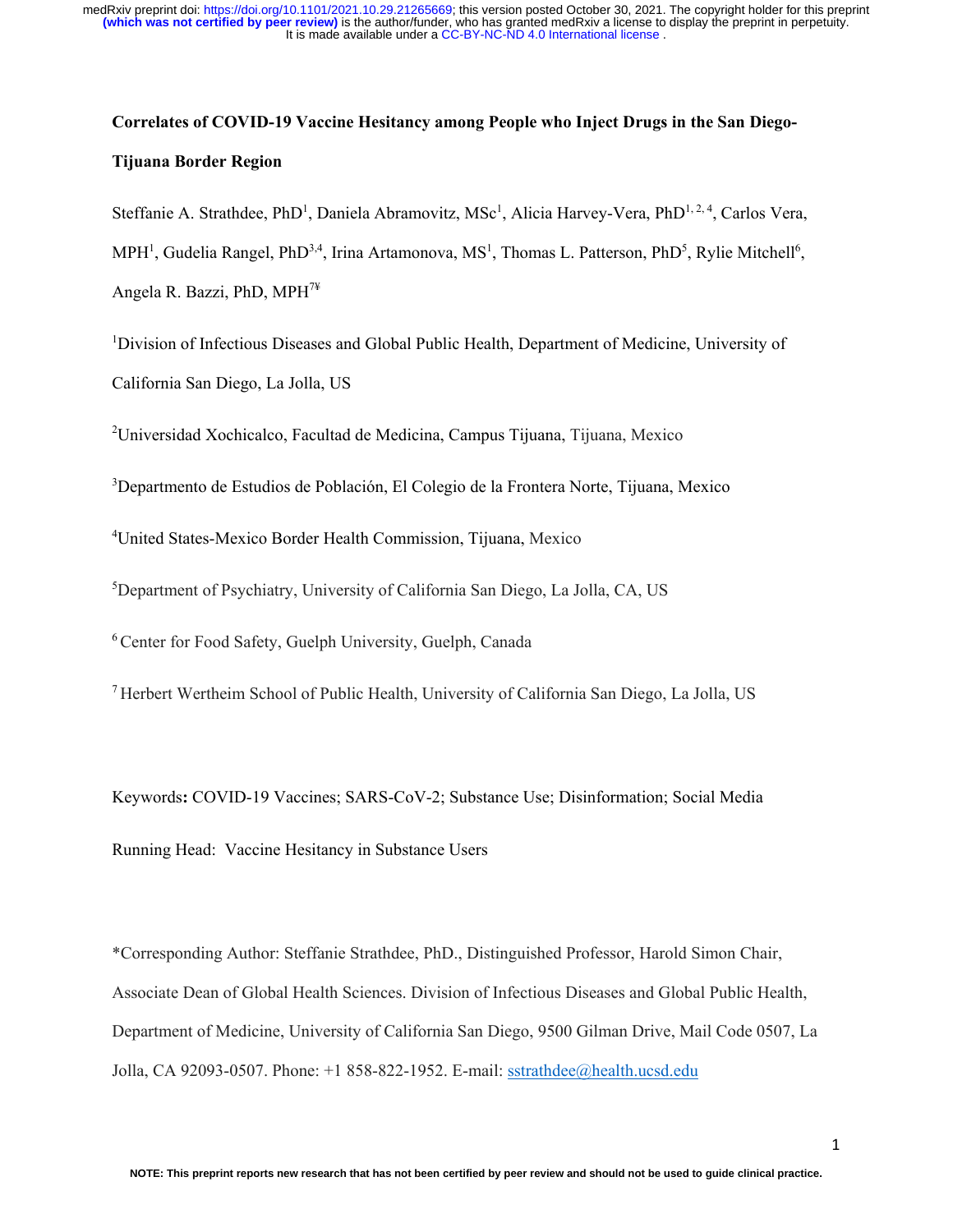¥ Alternate Corresponding Author: Angela R. Bazzi, PhD, MPH, Herbert Wertheim School of Public Health, University of California, San Diego, 9500 Gilman Drive, Mail Code 0725, La Jolla, CA, 92161. E-mail: [abazzi@health.ucsd.edu](mailto:abazzi@health.ucsd.edu)

Summary: Nearly one third of people who inject drugs in the U.S.-Mexico border region reported COVID-19 vaccine hesitancy, which was significantly influenced by exposure to disinformation and social media and inversely associated with food insecurity and high perceived threat of COVID-19.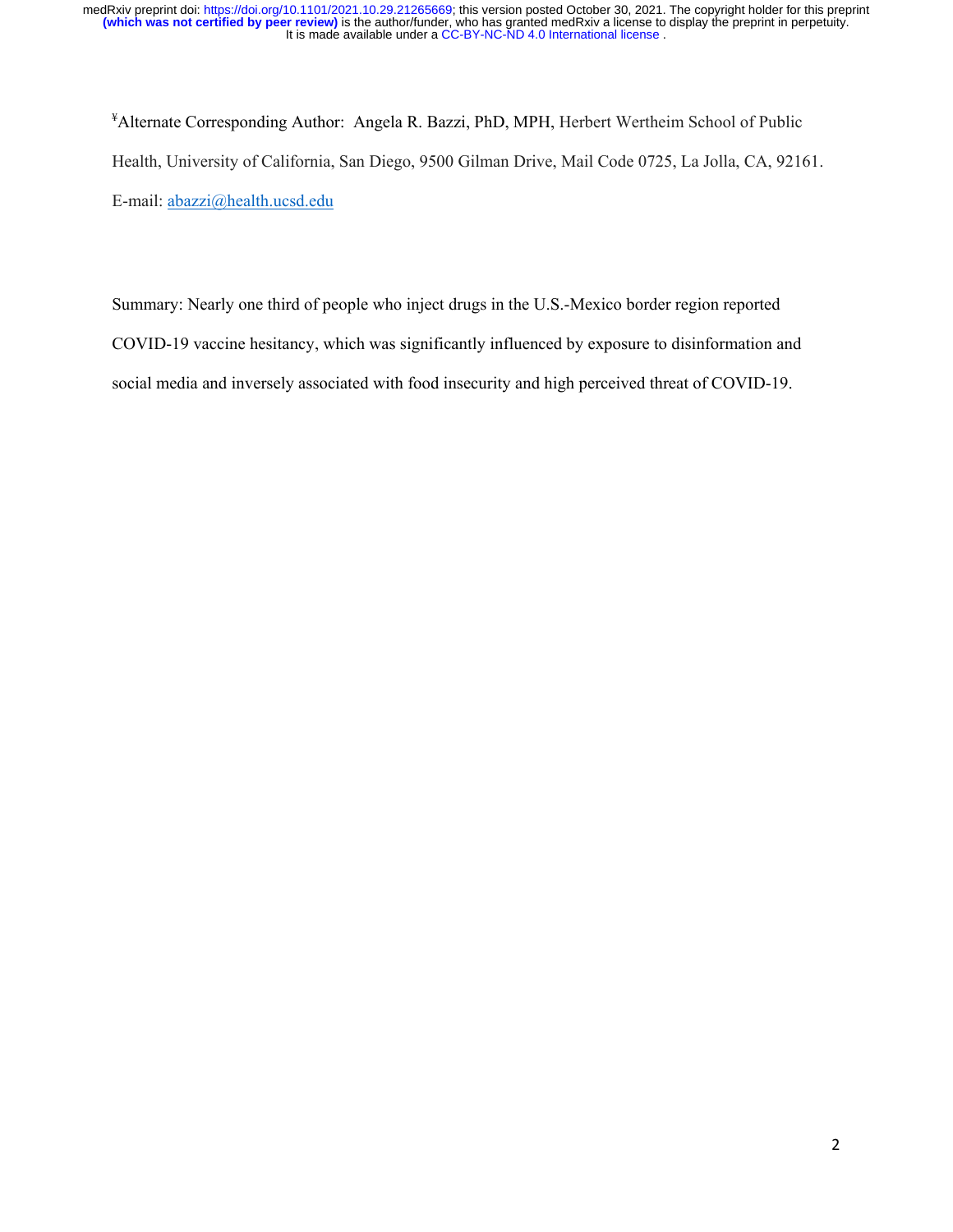#### **Abstract**

Background: People who inject drugs (PWID) are vulnerable to acquiring SARS-CoV-2 but their barriers to COVID-19 vaccination are under-studied. We examined correlates of COVID-19 vaccine hesitancy among PWID in the U.S.-Mexico border region, of whom only 7.6% had received ≥one COVID-19 vaccine dose by September, 2021.

Methods: Between October, 2020 and September, 2021, participants aged ≥18 years from San Diego, California, USA and Tijuana, Baja California, Mexico who injected drugs within the last month completed surveys and SARS-CoV-2, HIV, and HCV serologic testing. Logistic regressions with robust standard error estimation via generalized estimating equations identified factors associated with COVID-19 vaccine hesitancy, defined as being unsure or unwilling to receive COVID-19 vaccines.

Results: Of 393 participants, 127 (32.3%) were vaccine hesitant. Older participants, those with greater food insecurity, and those with greater concern about acquiring SARS-CoV-2 were more willing to be vaccinated. Higher numbers of chronic health conditions, having access to a smart phone or computer, and citing social media as one's most important source of COVID-19 information were independently associated with vaccine hesitancy. COVID-19-related disinformation was independently associated with vaccine hesitancy (adjusted odds ratio: 1.51 per additional conspiracy theory endorsed; 95% confidence interval: 1.31-1.74).

Conclusions: Nearly one third of PWID in the San Diego-Tijuana border region reported COVID-19 vaccine hesitancy, which was significantly influenced by exposure to disinformation. Interventions that improve accurate knowledge and trust in COVID-19 vaccines are needed to increase vaccination in this vulnerable population.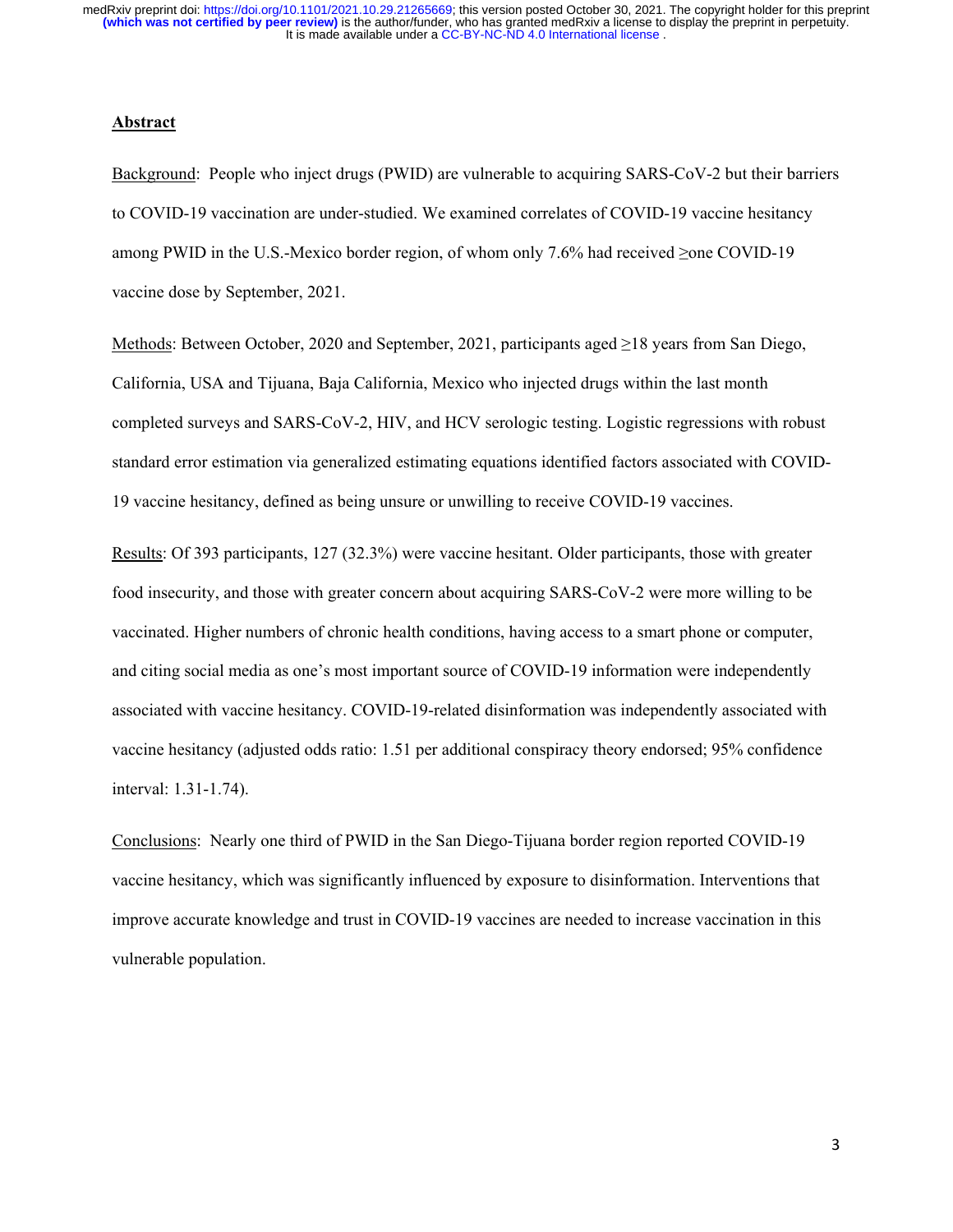### **Introduction**

As the second year of the COVID-19 pandemic begins, an ongoing contributor to SARS-CoV-2 transmission is low vaccine uptake [1]. In high-income countries, structural issues relating to vaccine access, such as limited transportation and healthcare access, disproportionately affect under-represented minorities and those with low socio-economic status [2]. However, COVID-19 vaccine hesitancy has also emerged as a major problem, due at least in part to an "infodemic" of misinformation and disinformation [3]. Misinformation refers to inaccurate information shared without malicious intent, whereas disinformation is the deliberate spread of false information, for example, through organized social media campaigns [4]. Although both misinformation and disinformation have sowed confusion about the epidemiology of SARS-CoV-2 and severity of COVID-19 illness [3], anti-vaccine disinformation campaigns have seriously undermined public confidence in COVID-19 vaccine safety in the U.S. and elsewhere [5, 6], especially among Blacks and Hispanics [7].

People who use drugs, especially people who inject drugs (PWID), may be especially vulnerable to SARS-CoV-2 infection due to individual behaviors (e.g., using drugs with others, engaging in sex work [8]), elevated prevalence of chronic diseases [9], and homelessness, incarceration [8, 10], and other social and structural factors that limit healthcare engagement such as addiction-related stigma [11]. We previously reported that while over one third of PWID in San Diego County and Tijuana, Mexico had been infected with SARS-CoV-2, only 9% had received at least one COVID-19 vaccine dose [8].

To inform public health approaches to improve vaccine uptake, we studied COVID-19 vaccine hesitancy among PWID in the U.S.-Mexico border region. We hypothesized that socio-structural factors such as homelessness and Latinx ethnicity would be significantly associated with COVID-19 vaccine hesitancy, as well as COVID-19 misinformation. We were also interested in studying whether exposure to COVID-19 disinformation was significantly associated with COVID-19 vaccine hesitancy in a population that has historically had limited access to social media [12].

4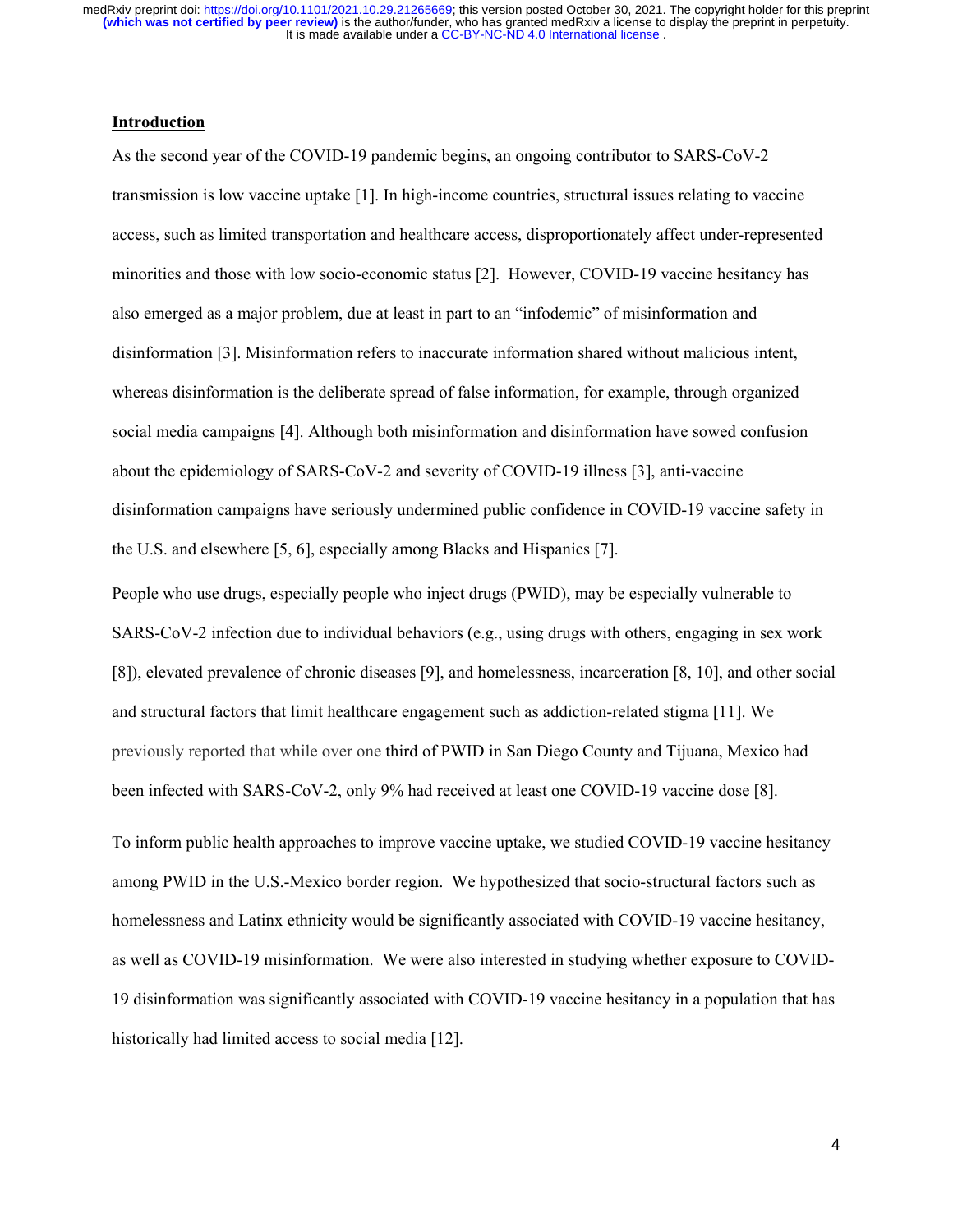#### **Methods**

Participants and Eligibility. Between October 28, 2020 and September 10, 2021, street outreach was used to recruit participants aged ≥18 or older who injected drugs within the last month and reported living in San Diego County or Tijuana, as previously described [8]. Participants were compensated \$20 USD for their study visits. Protocols were approved by institutional review boards at the University of California San Diego and Xochicalco University.

Survey Measures: After providing informed consent, participants underwent interviewer-administered surveys at baseline and approximately one week later using computer assisted personal interviews. Surveys assessed socio-demographics, substance use, chronic health conditions (e.g., diabetes, asthma, hypertension), food insecurity [13] and COVID-19 experiences, exposures, and protective behaviors (e.g., social distancing, masking).

We assessed COVID-19 misinformation and disinformation by reading a number of statements to participants and assessing the extent to which they agreed or disagreed. To assess COVID-19 misinformation, we presented participants with seven statements about SARS-CoV-2 transmission, severity, immunity, symptoms, treatments, and vaccines, and asked them to classify each statement as "True", "False," or "Unsure". We then created a binary variable for each statement indicating whether the participant was misinformed or not.

We assessed COVID-19 disinformation through endorsement of six conspiracy theory items, three of which were based on work by Romer and Jamison (e.g., "COVID-19 was created by the pharmaceutical industry" or "the Chinese government"; "childhood vaccines cause autism" [7]). Based on field experience and the media, we added three new items: "COVID-19 vaccines include a tracking device", "alter DNA", or are being offered to communities differentially (i.e., "COVID-19 vaccines offered to 'people like me' are not as safe"). We dichotomized responses to indicate endorsement of disinformation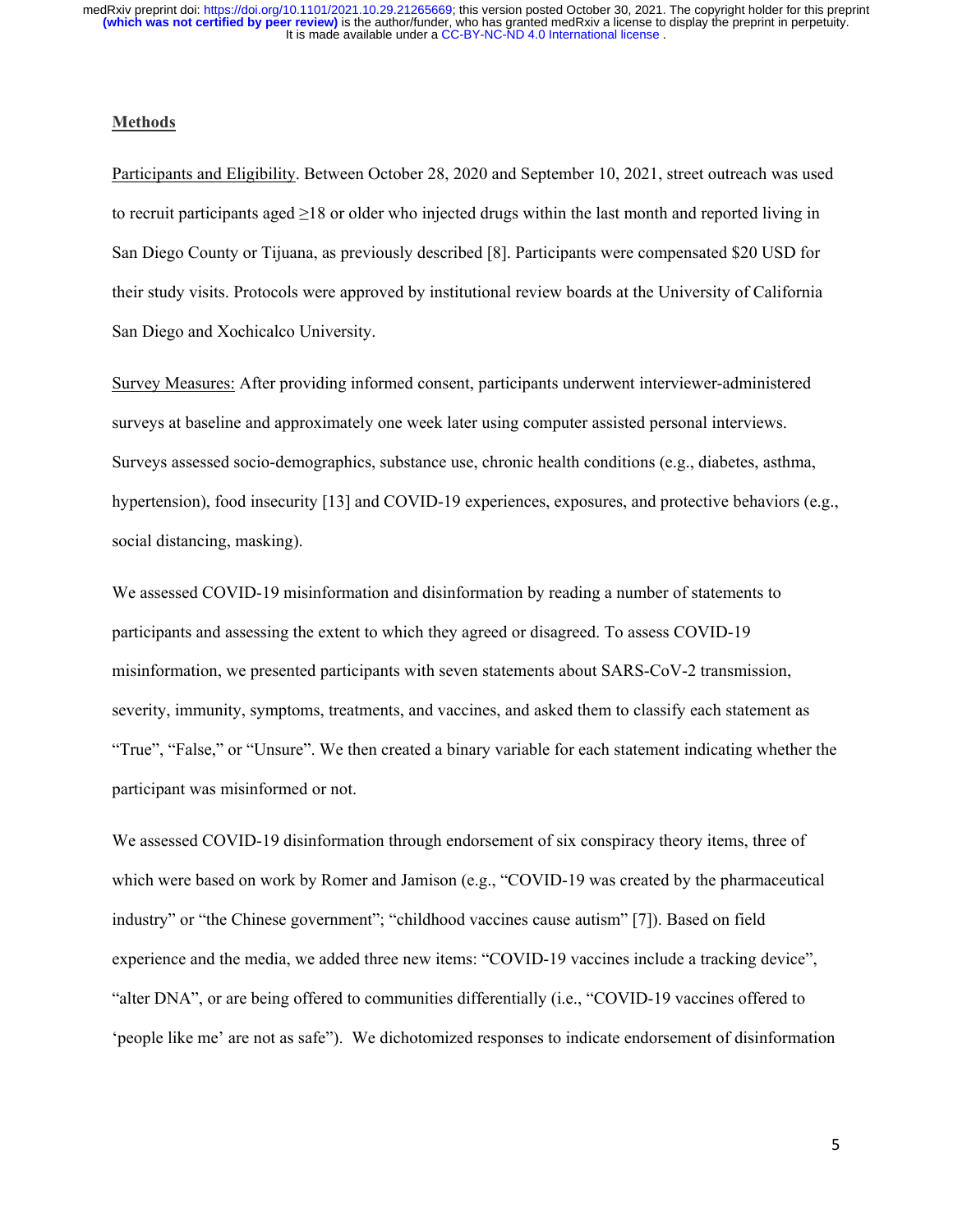("True" and "Unsure") or not ("False") and summed them into a total score ranging from 0 to 6. The mean inter-item correlation value was 0.31, which indicates optimal internal consistency [14].

Our primary outcome of interest, COVID-19 vaccine hesitancy, was assessed by asking participants whether they would agree to receive a free COVID-19 vaccine if it were offered to them. This question was introduced on 05/11/20. However, items on COVID-19 knowledge and beliefs were not introduced until 14/05/21.

SARS-CoV-2 Antibody Detection. Serology was conducted by Genalyte® (San Diego, CA), using their Maverick™ Multi-Antigen Serology Panel[15] that detects IgG and IgM antibodies to five SARS-CoV-2 antigens (Nucleocapsid, Spike S1-S2, Spike S1, Spike S1-RBD, Spike S2) within a multiplex format based on photonic ring resonance. A machine learning algorithm was used to call results using the Random Forest Ensemble method with 3000 decision trees.[16]

HIV and HCV Serology. Rapid HIV and HCV tests were conducted using the Miriad® HIV/HCV Antibody InTec Rapid Anti-HCV Test (Avantor, Radnor, PA). Reactive and indeterminate tests underwent a second rapid test with Oraquick® HIV or Oraquick® HCV, respectively (Orasure, Bethlehem, PA).

Statistical Analysis: Participants who responded that they were unsure or would not agree to receive a free COVID-19 vaccine if it were offered to them were coded as vaccine hesitant.

Characteristics of participants who were and were not COVID-19 vaccine hesitant were compared using Mann-Whitney U tests for continuous variables and Chi-square or Fisher's Exact tests for categorical variables.

Univariate and multivariable logistic regressions with robust standard error estimation via generalized estimating equations were performed to identify factors associated with vaccine hesitancy. Variables attaining ≤10% significance were considered for inclusion in multivariable models, which is an acceptable range supported by literature [17]. In the multivariable model, only variables that retained their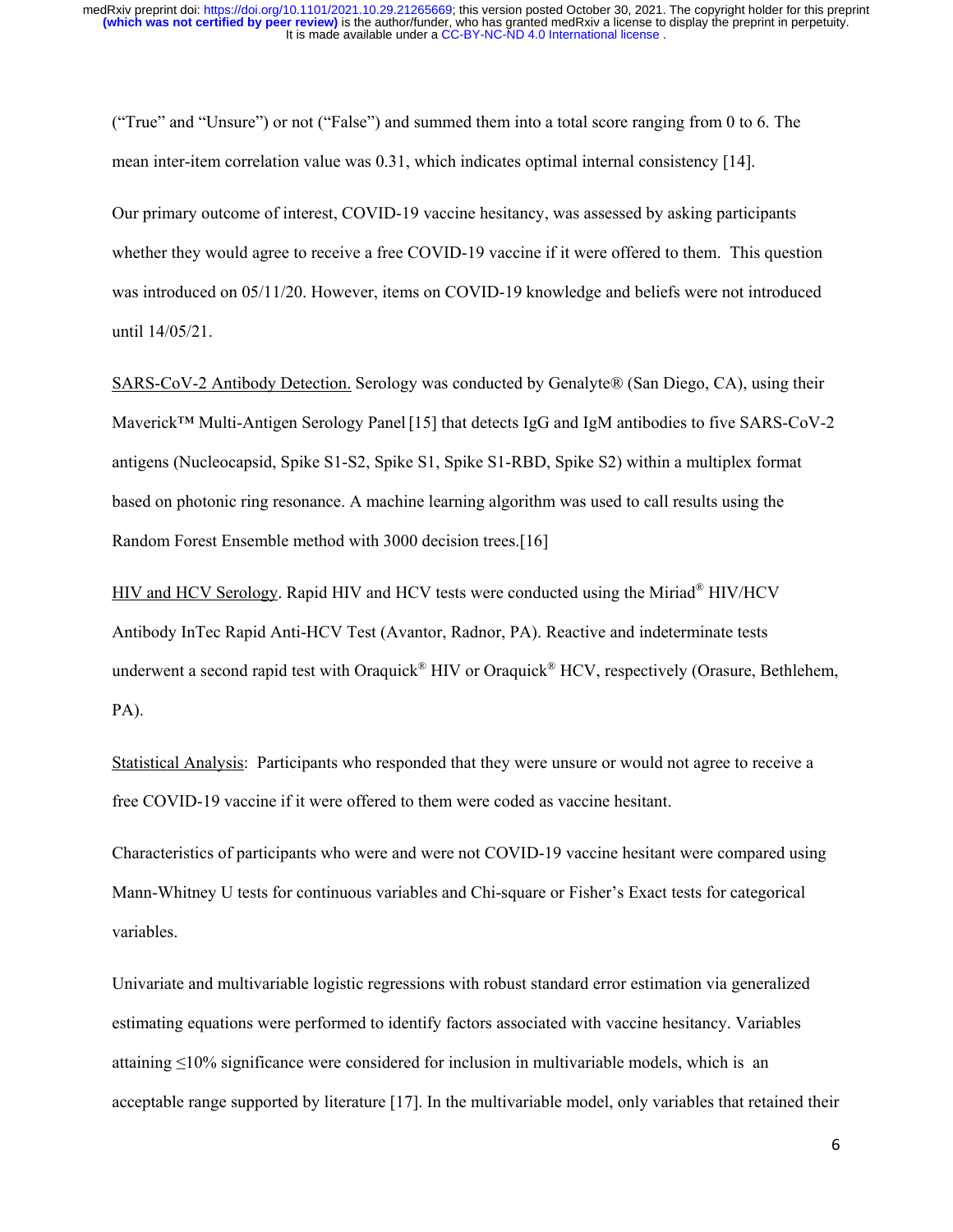significance at 0.05 level were included. The multivariable model also controlled for time using a linear and quadratic term, which were highly significant but did not change the parameter estimates or their significance. We checked the final multivariable model for integrity by assessing relationships between the predictors (e.g., correlations, confounding, interactions). Multi-collinearity was assessed and ruled out by appropriate values of the largest condition index and variance inflation factors. All statistical analyses were conducted using SAS, version 9.4.

### **Results**

Sample Characteristics and Vaccine Hesitancy: Of 550 participants who completed baseline and supplemental interviews, 508 (92.4%) reported that they were not vaccinated. Of these, 393 (77%) had been asked the vaccine hesitancy and COVID-19 knowledge questions and were included in this analysis . Of these 393 participants, most identified as male (74.6%) and Hispanic, Latinx, or Mexican (81.4%), and by design, approximately half (48.6%) resided in San Diego County (Table 1). Mean age was 42.4 years (standard deviation [SD]: 10.2).

In the past six months, most participants (90.6%) injected either heroin or fentanyl, and 40.6% injected methamphetamine. Additional non-injection substance use involved smoking cigarettes (89.3%), methamphetamine (57.0%), marijuana (51.4%) and heroin or fentanyl (29.3%). Over one third were HCV-seropositive (38.9%), 8.4% were HIV-seropositive, and 33.3% reported at least one other chronic health condition.

Most participants reported reduced food security (83.7%) and income (70.7%) since the COVID-19 pandemic began, and 40.7% tested SARS-CoV-2 seropositive. Substantial proportions of participants reported knowing someone who had died from COVID-19 (31.0%) and knowing someone who had been vaccinated for COVID-19 (61.1%). Overall, 22.1% had access to a smart phone (19.3%) or computer  $(9.7\%)$ .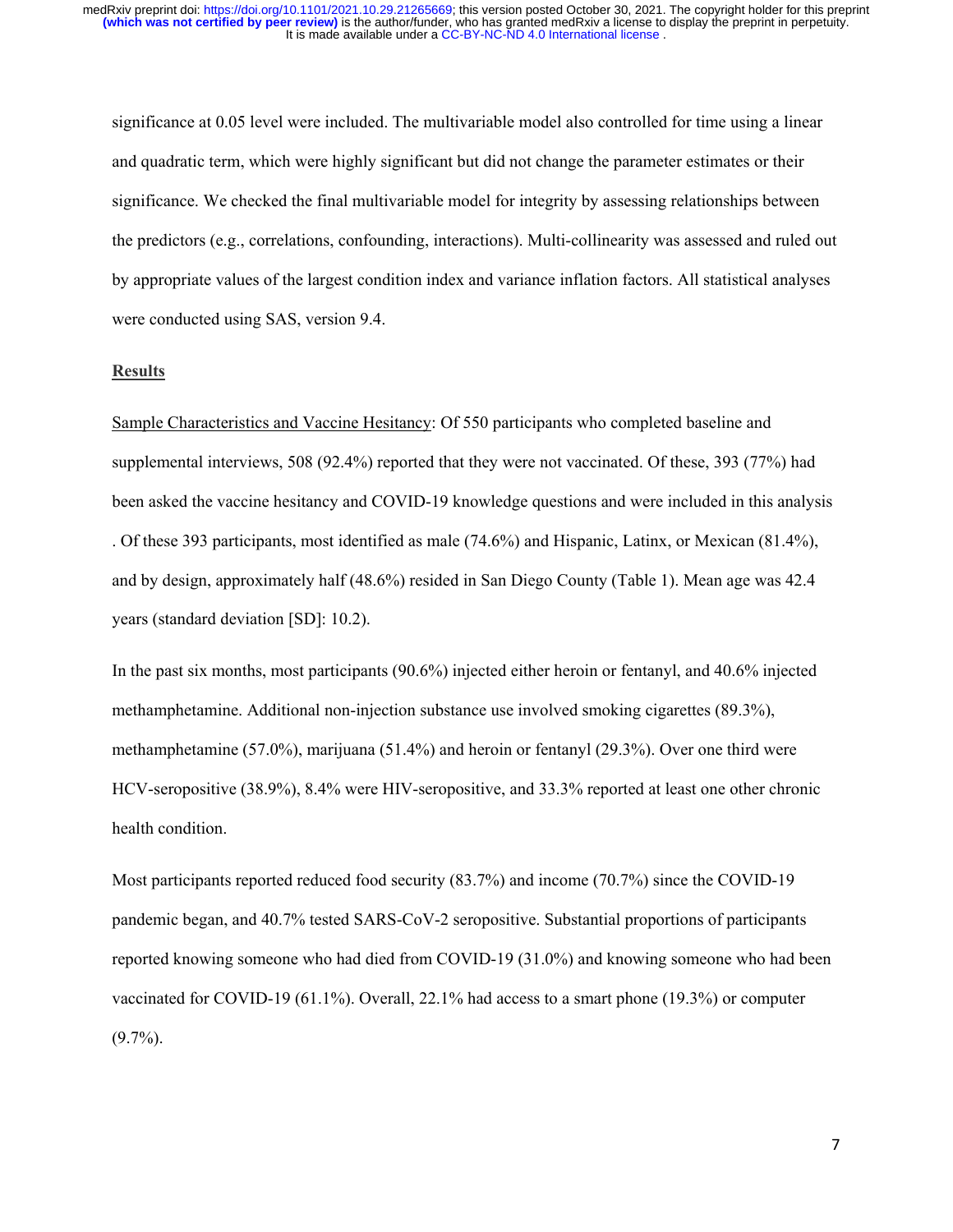Overall, about one third of participants were vaccine hesitant (n=127, 32.3%). Compared to those who were willing to be vaccinated against COVID-19 (Table 2), vaccine-hesitant participants were younger (mean age: 40.5 vs. 43.3 years,  $p=0.009$ ) and had higher education (mean years of schooling completed: 10.1 vs. 9.0, *p*<.001). Higher proportions of vaccine-hesitant participants were born in the U.S. (57.5% vs. 33.5%, *p*<.001), currently resided in San Diego (57.5% vs. 44.4%, *p*=.01), and were homeless (51.2% vs. 37.2%, *p*=.009). Compared to other participants, those who felt that they had already had COVID-19 were more likely to be vaccine-hesitant  $(16.5\% \text{ vs. } 6\%, \text{ p} < 0.001)$ .

Almost all participants endorsed at least one statement that reflected COVID-19 misinformation (99%), such as thinking that COVID-19 is about as dangerous as having the flu (63.9%). Respondents who thought COVID-19 vaccines were unsafe for pregnant women or believed they could tell if someone had COVID-19 by looking at them were significantly more likely to be vaccine hesitant.

A majority of participants also endorsed at least one conspiracy theory related to COVID-19 or vaccines (85%). COVID-19 disinformation scores were higher among those who were vaccine hesitant (mean number of COVID-19 conspiracy theories endorsed out of six total: 3.7 vs. 2.4, *p*<.001). Vaccine-hesitant participants were more likely to identify social media as their primary source of COVID-19-related information (21.1% vs.  $8\%, p<.001$ ). There were no differences observed in vaccine hesitancy related to identifying friends as a primary source of COVID-19 information (50.8% overall) or ever having had a flu vaccine (45.5% overall).

COVID-19-Related Correlates of Vaccine Hesitancy: Participants who engaged in at least one protective behavior (e.g., social distancing, isolating oneself, wearing masks, increasing handwashing), were significantly less likely to be vaccine hesitant (unadjusted odds ratio [OR]: 0.43; 95% confidence interval [CI]: 0.23-0.81; Table 2). Those who were more worried about getting COVID-19 were also less likely to be vaccine hesitant (OR: 0.86 per point increase; 95% CI: 0.79-0.93). Conversely, those who thought they had had COVID-19 and had been tested for COVID-19 outside of this study were significantly more likely to be vaccine hesitant, and having been exposed to somebody testing positive for COVID-19 was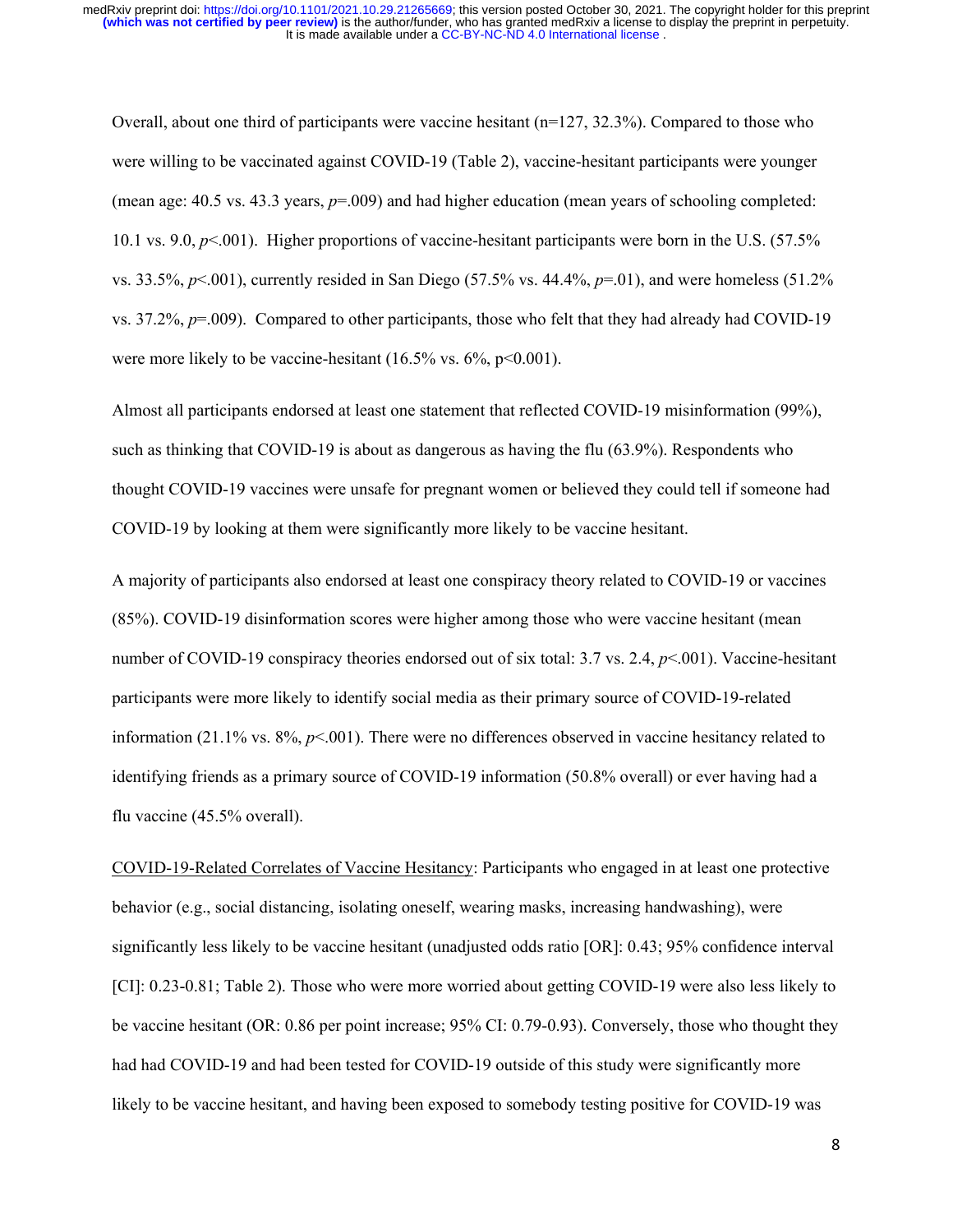marginally associated with higher unadjusted odds of vaccine hesitancy (OR: 2.21; CI: 0.96-5.06; *p*=.06). Regarding other COVID-19-related experiences and exposures, having COVID-19 symptoms on the day of the interview or knowing someone else who had been vaccinated against COVID-19 were not associated with vaccine hesitancy. Testing SARS-CoV-2 seropositive in our study was not associated with vaccine hesitancy although participants were unaware of their test results at the time of interview.

Factors Independently Associated with Vaccine Hesitancy: In our final multivariate model controlling for time (Table 3), older age was inversely associated with vaccine hesitancy (adjusted OR [aOR]: 0.97 per year increase in age; CI: 0.95-0.99). Participants with greater food insecurity and concern about acquiring SARS-CoV-2 were less likely to be vaccine hesitant (aOR: 0.44; CI: 0.23-0.87; and aOR: 0.85 per point increase; CI: 0.77-0.93, respectively). Greater numbers of chronic health conditions were independently associated with vaccine hesitancy (aOR: 1.46 per additional chronic condition; CI: 1.17-1.82). Those with a smart phone or computer access were almost four times more likely to be vaccine hesitant (aOR: 3.75; CI: 2.07-6.82). Citing social media as one's most important source of COVID-19 information was marginally associated with vaccine hesitancy (aOR: 1.86; CI: 0.94-3.70, p=0.07). Finally, COVID-19related disinformation was independently associated with vaccine hesitancy (aOR: 1.51 per additional conspiracy theory endorsed; CI: 1.31-1.74).

In a sub-analysis that included the 42 participants who reported having had at least one COVID-19 vaccine dose and coded them as willing, parameter estimates in our final model were essentially unchanged, with the exception of primarily obtaining COVID-19 information from social media, which became highly significant.

#### **Discussion**

Vaccine hesitancy is a critical challenge to COVID-19 pandemic control efforts, especially for vulnerable populations including people who use and inject drugs. In our community-based sample of PWID in the San Diego-Tijuana border region, nearly one third of participants were hesitant about COVID-19 vaccines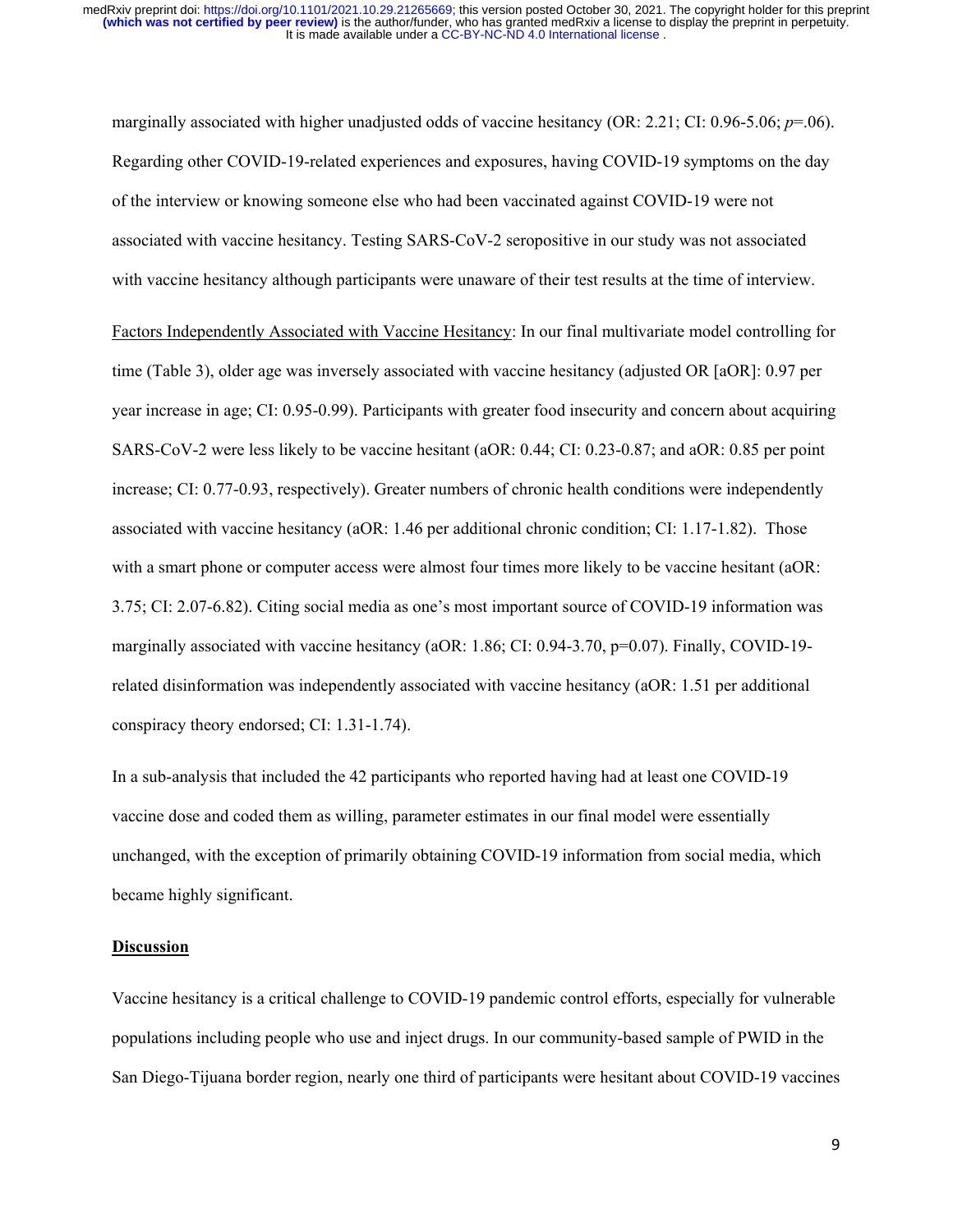and almost all endorsed statements reflecting COVID-19 misinformation or disinformation. While the dissemination of COVID-19 disinformation on social media has been reported as undermining vaccine uptake in the general population [3], we found that it is also influential in a disadvantaged population that has limited access to the Internet. Our analysis also identified specific intervention targets that provide avenues for improving vaccine trust and uptake in this socially marginalized population.

We found that COVID-19 disinformation, operationalized as endorsement of specific COVID-19 related conspiracy theories, was independently associated with vaccine hesitancy, while COVID-19 misinformation was not. While research on COVID-19 vaccination hesitancy among substance using populations remain scarce, a study conducted with substance use disorder treatment patients also failed to link COVID-19 knowledge with trust in vaccines [18]. These findings imply that disinformation may be a stronger driver of COVID-19 vaccine hesitancy than misinformation among PWID.

The significant role of COVID-19 disinformation in influencing vaccine hesitancy extends a longestablished foundation of medical mistrust among PWID who often avoid traditional clinical settings, preferring to receive prevention information and services in community-based settings [11]. This distrust, along with preferences for alternative sources of information, may lead some individuals to seek health advice online or through social media, where more false information may exist than factual, evidencebased information [19], and where COVID-19-related disinformation has been perpetuated [3].

Having access to smart phones or computers was strongly associated with COVID-19 vaccine hesitancy in our sample, despite the fact that only 22% had access to either. PWID in other community-based studies increasingly report having regular access to mobile phones and the Internet, particularly within public spaces [12, 20, 21]. In our study, citing social media as one's most important source of COVID-19 information was marginally associated with vaccine hesitancy, even after controlling for phone/computer access. When we repeated our analysis to include participants who had received at least one COVID-19 vaccine dose by September 10, 2021, the association between citing social media as one's most important source of COVID-19 information and vaccine hesitancy was even stronger.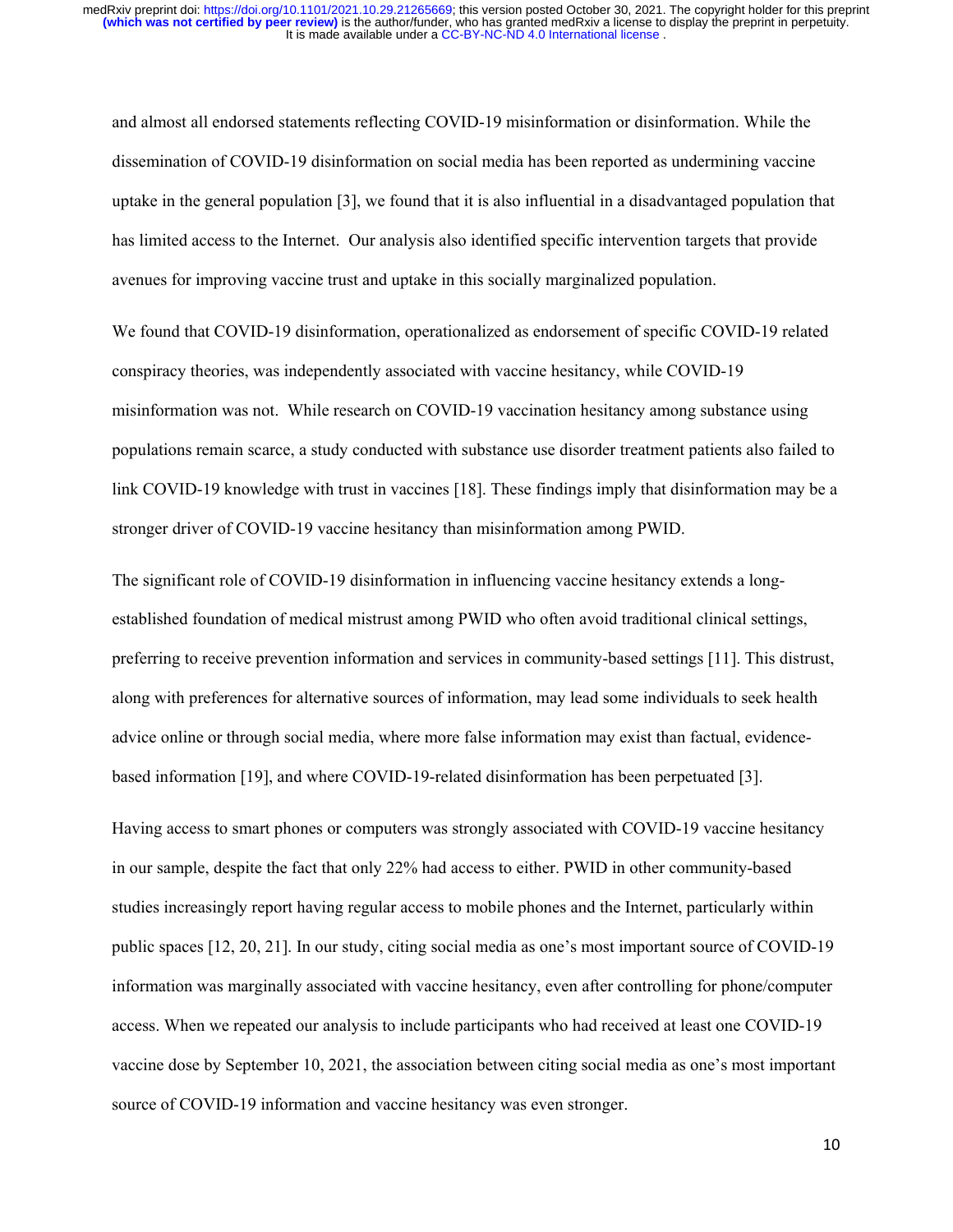Concerns about vaccine safety were also apparent in our sample, confirming previous research that PWID, like a sizable segment of the general population [22], harbor concerns that COVID-19 vaccines are unsafe and have been tested insufficiently [23]. Taken together with our findings regarding the independent influences of disinformation and social media on vaccine hesitancy, these concerns suggest that vaccine-related educational interventions, whether delivered online or in-person (particularly for PWID with poor access social media or the Internet), should build knowledge of vaccine development processes, address concerns about medication interactions and side-effects, and increase personalized knowledge of and perceived risk of COVID-19 [24].

Increasing confidence in vaccine safety and efficacy will be particularly important for subgroups of PWID with higher levels of skepticism or susceptibility to confirmation bias (i.e., the tendency to believe information that aligns with one's existing beliefs or experiences) [25]. As others have argued [26], interventions will be most acceptable to PWID if they are delivered by trusted sources of health information and support, such as harm reduction outreach workers, street medicine providers, recovery coaches, peers, or staff of other community-based organizations that are frequented and trusted by this population, like shelters, community centers, hostels, libraries, and other public spaces.

Interestingly, we found no evidence to support our hypothesis that Latinx participants were more likely to be vaccine hesitant, as has been reported in the literature [2, 7]. In fact, our unadjusted analysis found that PWID who were White and those born or living in San Diego were more likely to be vaccine hesitant than those who were Latinx, or born or living in Mexico. Contrary to general population-based samples in the United States [27], we did not find educational attainment to be independently associated with vaccine hesitancy.

PWID reporting food insecurity and those with higher levels of concern about SARS-CoV-2 were less hesitant about COVID-19 vaccines. However, two thirds of our sample reported willingness to get vaccinated, but only 7.6% had received at least one dose by September 10, 2021, highlighting the need to increase access. In addition, participants who had a greater number of comorbidities such as diabetes and

11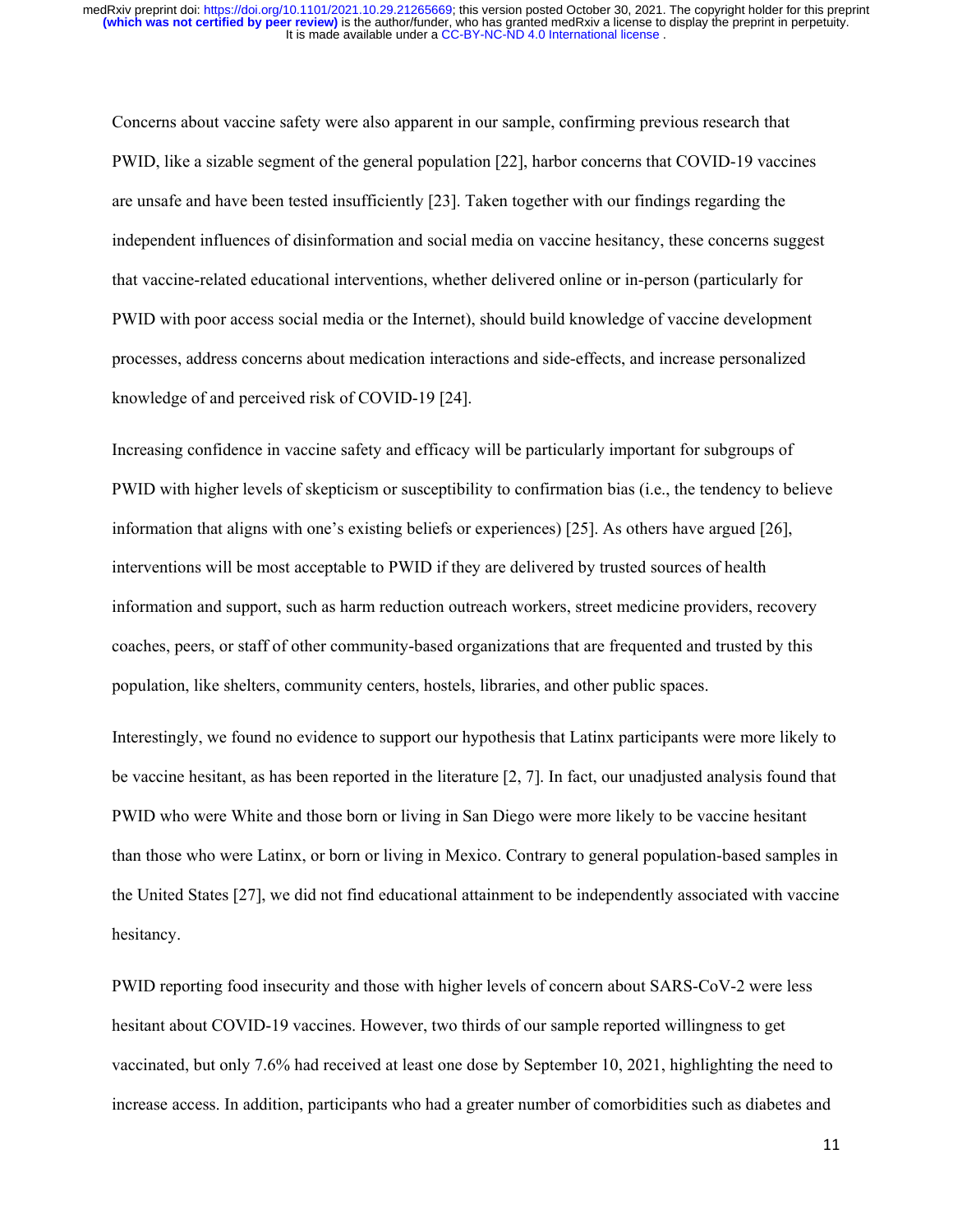hypertension were more vaccine hesitant than others. This is concerning since these participants are more likely to suffer severe complications from SARS-CoV-2 infection and are precisely those most in need of protection.

Our findings suggest that structural supports including financial incentives for vaccination that have been successful with other vulnerable populations could also be beneficial for PWID [28]. These include transportation assistance, co-location with other routinely accessed services (e.g., syringe exchanges, food banks, soup kitchens), concurrent vaccination of peers and family members, and vaccine administration by an expanded group of healthcare and lay providers (e.g., emergency department and drug treatment clinic personnel, community health workers). Modest financial incentives via conditional cash transfers and contingency management have demonstrated success in increasing adherence to three-dose hepatitis B vaccines among PWID and other substance using populations [29, 30].

Limitations of this study include the cross-sectional nature of the analysis, which precludes our ability to determine causal associations. Although this was a binational study, sampling was non-random and results may not generalize to other samples of PWID. We also relied on self-report and recall for many behaviors, which may have been subject to socially desirable responding. Although the COVID-19 disinformation scale we utilized had good internal consistency, other COVID-19 related knowledge measures have only been recently developed and, to our knowledge, have not been validated in this or other populations impacted by substance use. Our analysis excluded participants who were recruited before survey items on COVID-19 knowledge and vaccine hesitancy were developed. Since attitudes to COVID-19 vaccines may have changed over time, we controlled for time in our analysis. Future longitudinal, qualitative, and intervention-development studies are needed to better understand contextual factors influencing vaccine hesitancy in this population to identify strategies to best address these intervention targets.

In conclusion, we identified a concerning level of COVID-19 vaccine hesitancy among communityrecruited PWID in the San Diego-Tijuana border region, which was associated with COVID-19 related

12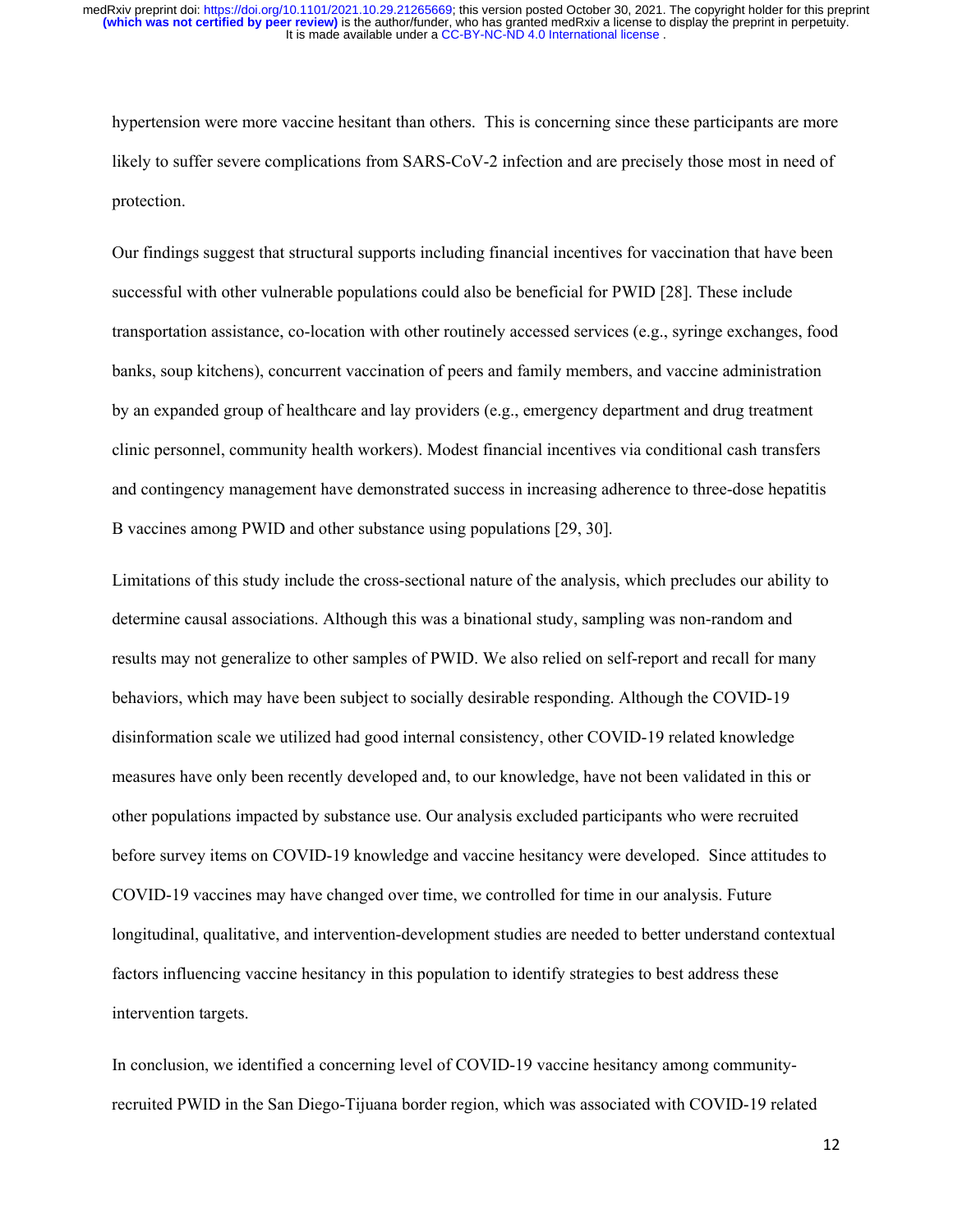disinformation, reliance on social media as a source health information, younger age and co-morbidities. Interventions that increase accurate COVID-19 vaccine knowledge, trust and motivation, while also reducing structural barriers to vaccine access are urgently needed to reduce morbidity and mortality from SARS-CoV-2 infection in this vulnerable population.

#### **Funding**

This work was supported by the National Institute on Drug Abuse (NIDA) at the National Institutes of Health (NIH) (R01DA049644-S1, R01DA049644-02S2, K01DA043412). Additional support was provided by the National Institute of Allergy and Infectious Diseases at NIH (P30 AI036214) and by the California HIV/AIDS Research Program (CHRP) (OS17-SD-001).

### **Acknowledgements**

The authors gratefully acknowledge the La Frontera study team and participants in San Diego and Tijuana and staff at Genalyte and Fluxergy for assistance interpreting laboratory results, laboratory staff at the Center for AIDS Research and Sharon Park for assistance with manuscript preparation.

### **Author Contributions**

SAS designed the study and most survey instruments, conceived of the research questions wrote and edited the manuscript. DA conducted the data analysis, prepared the results and edited the manuscript. GR helped design the study, oversaw data collection in Tijuana and edited the manuscript. AHV designed and pre-tested the survey, oversaw collection of laboratory specimens and edited the manuscript. CV oversaw and participated in data collection in San Diego and edited the manuscript. IA programmed the study instrument, oversaw data management and edited the manuscript. TP helped design the study and survey instruments and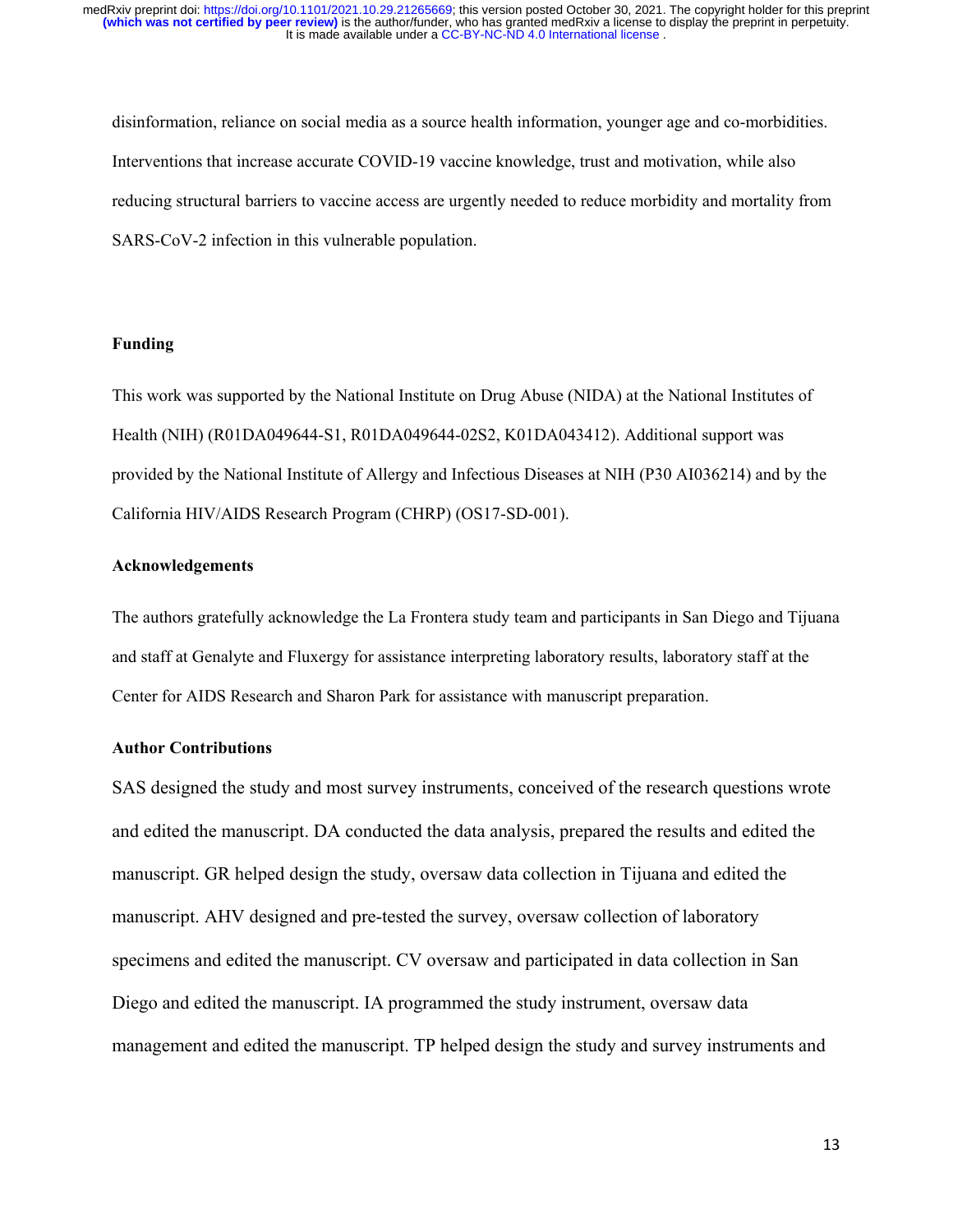edited the manuscript. RM assisted with the literature review and edited the manuscript. ARB helped interpret the analysis and wrote and edited the manuscript.

### **Declaration of Interests**

The authors report no conflicts of interest.

### **Data Sharing**

De-identified data used in this analysis is available after completion of the study in May 2022. Interested parties should contact Daniela Abramovitz at [dabramovitz@health.ucsd.edu](mailto:dabramovitz@health.ucsd.edu) for more information on how to submit a data request.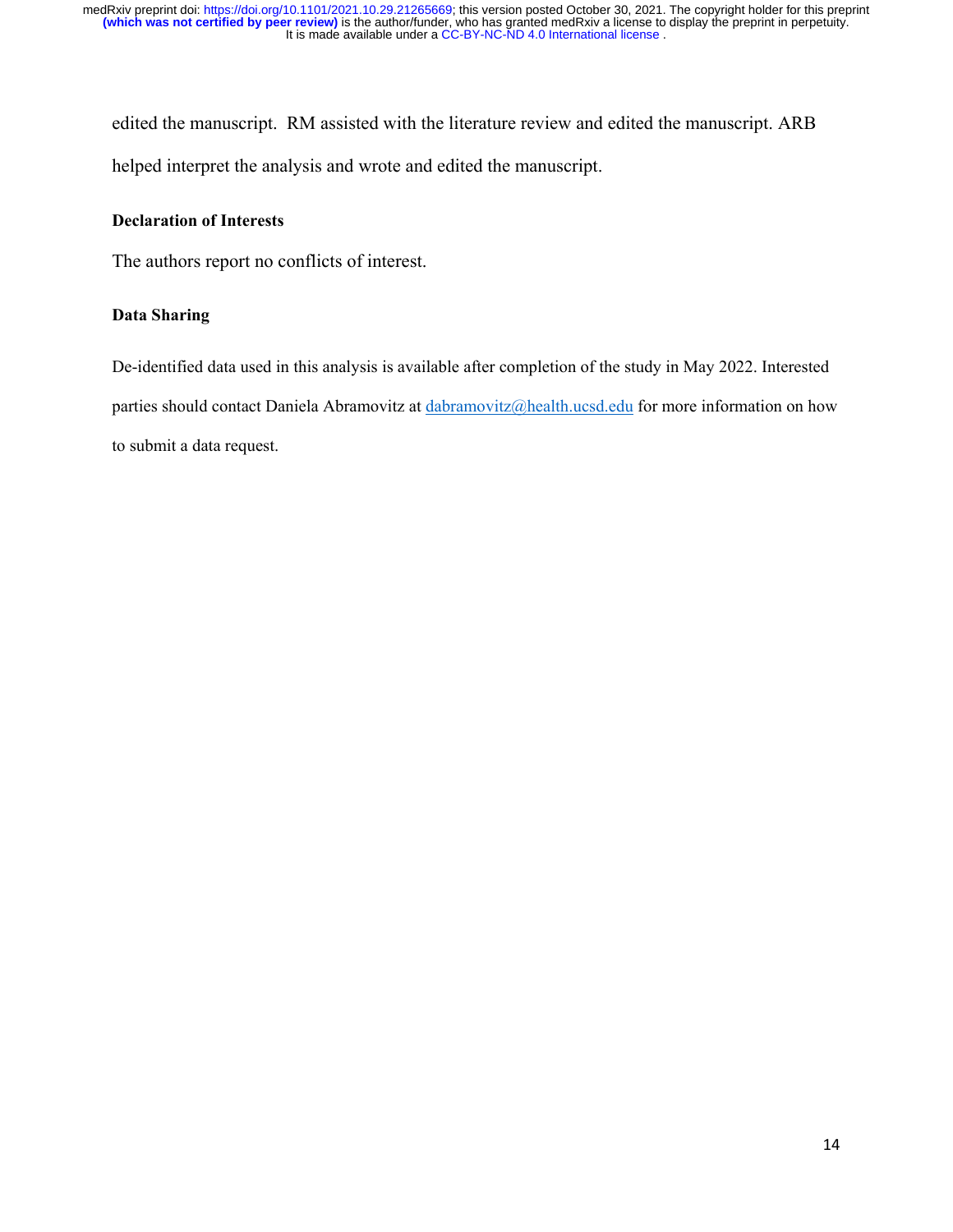## **References**

- 1. Scobie HM, Johnson AG, Suthar AB, et al. Monitoring Incidence of COVID-19 Cases, Hospitalizations, and Deaths, by Vaccination Status - 13 U.S. Jurisdictions, April 4-July 17, 2021. MMWR Morb Mortal Wkly Rep **2021**; 70(37): 1284-90.
- 2. Carson SL, Casillas A, Castellon-Lopez Y, et al. COVID-19 Vaccine Decision-making Factors in Racial and Ethnic Minority Communities in Los Angeles, California. JAMA Netw Open **2021**; 4(9): e2127582.
- 3. Roozenbeek J, Schneider CR, Dryhurst S, et al. Susceptibility to misinformation about COVID-19 around the world. R Soc Open Sci **2020**; 7(10): 201199.
- 4. Swire-Thompson B, Lazer D. Public Health and Online Misinformation: Challenges and Recommendations. Annu Rev Public Health **2020**; 41: 433-51.
- 5. Lockyer B, Islam S, Rahman A, et al. Understanding COVID-19 misinformation and vaccine hesitancy in context: Findings from a qualitative study involving citizens in Bradford, UK. Health Expect **2021**; 24(4): 1158-67.
- 6. Chowdhury N, Khalid A, Turin TC. Understanding misinformation infodemic during public health emergencies due to large-scale disease outbreaks: a rapid review. Z Gesundh Wiss **2021**: 1-21.
- 7. Romer D, Jamieson KH. Conspiracy theories as barriers to controlling the spread of COVID-19 in the U.S. Soc Sci Med **2020**; 263: 113356.
- 8. Strathdee S, Abramovitz D, Harvey-Vera A, et al. Prevalence and correlates of SARS-CoV-2 seropositivity among people who inject drugs in the San Diego-Tijuana border region. medRxiv **2021**; Pre-print .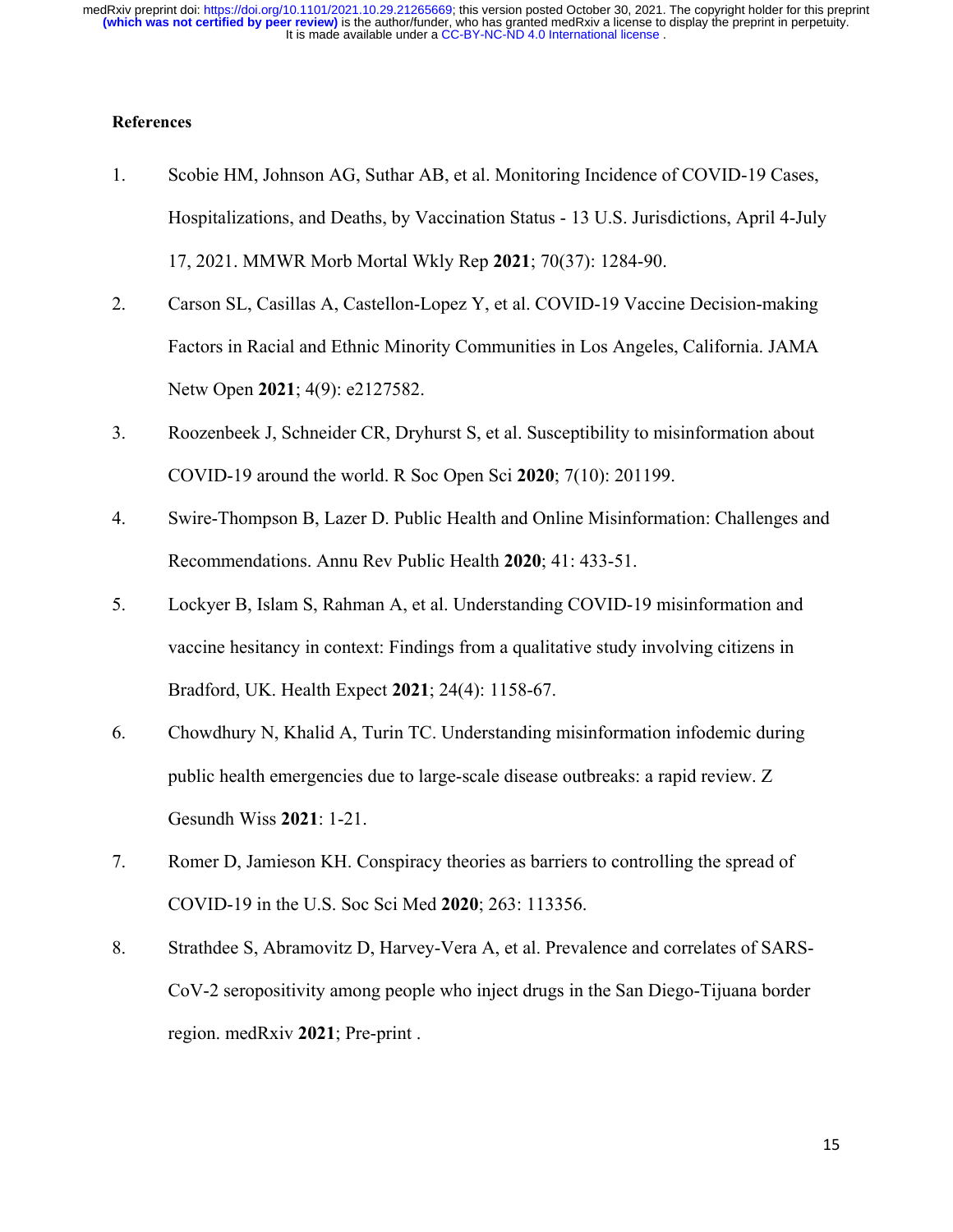- 9. Wang QQ, Kaelber DC, Xu R, Volkow ND. COVID-19 risk and outcomes in patients with substance use disorders: analyses from electronic health records in the United States. Mol Psychiatry **2021**; 26(1): 30-9.
- 10. Vasylyeva TI, Smyrnov P, Strathdee S, Friedman SR. Challenges posed by COVID-19 to people who inject drugs and lessons from other outbreaks. J Int AIDS Soc **2020**; 23(7): e25583.
- 11. Biancarelli DL, Biello KB, Childs E, et al. Strategies used by people who inject drugs to avoid stigma in healthcare settings. Drug Alcohol Depend **2019**; 198: 80-6.
- 12. Collins KM, Armenta RF, Cuevas-Mota J, Liu L, Strathdee SA, Garfein RS. Factors associated with patterns of mobile technology use among persons who inject drugs. Subst Abus **2016**; 37(4): 606-12.
- 13. U.S. Department of Agriculture. Food Security in the U.S. Measurement. Available at: [https://www.ers.usda.gov/topics/food-nutrition-assistance/food-security-in-the](https://www.ers.usda.gov/topics/food-nutrition-assistance/food-security-in-the-us/measurement/#measurement)[us/measurement/#measurement.](https://www.ers.usda.gov/topics/food-nutrition-assistance/food-security-in-the-us/measurement/#measurement) Accessed October 8.
- 14. Briggs SR, Cheek JM. The role of factor analysis in the development and evaluation of personality scales. Journal of personality **1986**; 54(1): 106-48.
- 15. Food and Drug Administration (FDA). Maverick™ SARS-CoV-2 Multi-Antigen Serology Panel v2 01030ART-01. Available at: [https://www.fda.gov/media/142915/download.](https://www.fda.gov/media/142915/download) Accessed June 16.
- 16. Ikegami S, Benirschke RC, Fakhrai-Rad H, et al. Target specific serologic analysis of COVID-19 convalescent plasma. PLoS One **2021**; 16(4): e0249938.
- 17. Mickey RM, Greenland S. The impact of confounder selection criteria on effect estimation. Am J Epidemiol **1989**; 129(1): 125-37.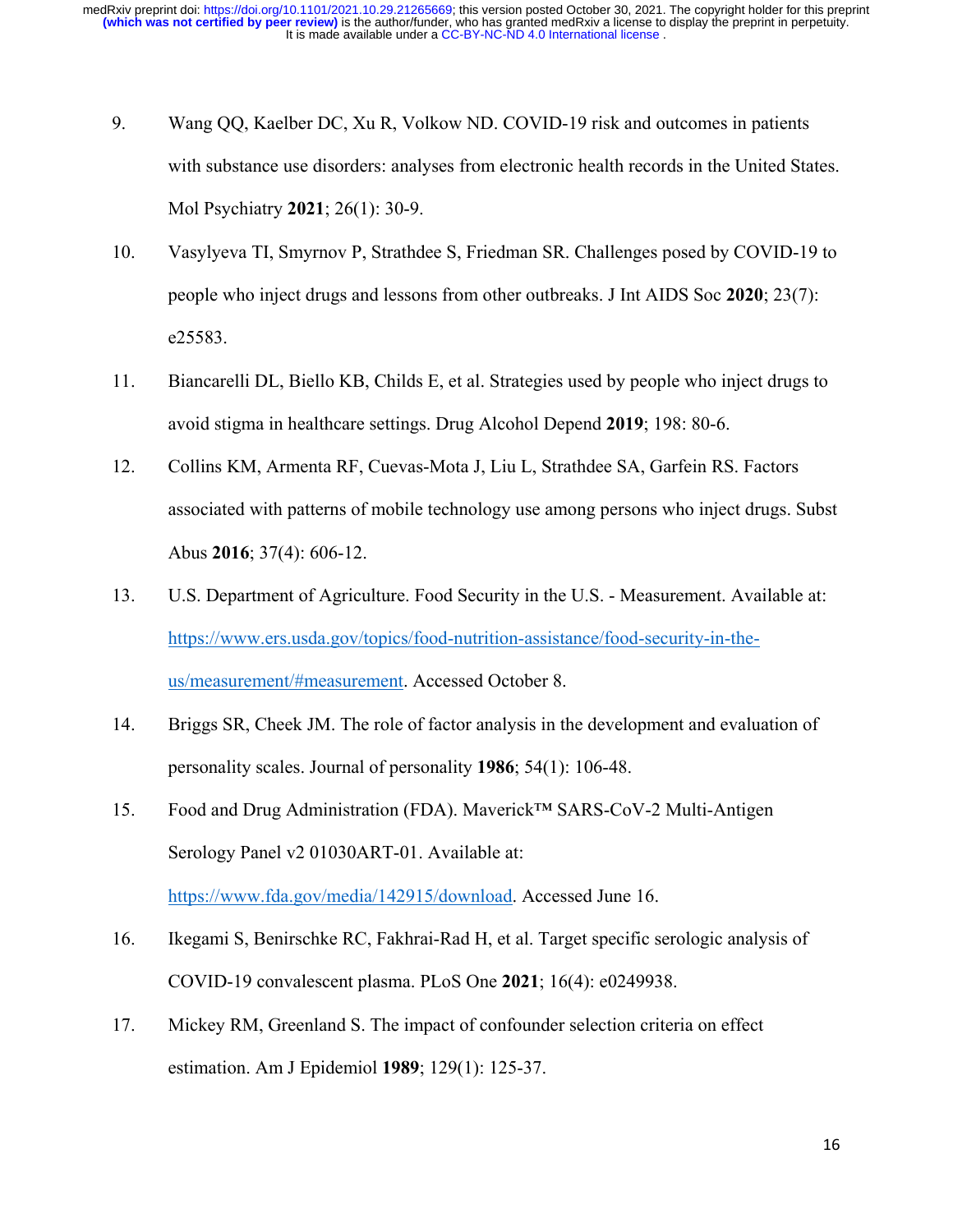- 18. Masson CL, McCuistian C, Straus E, et al. COVID-19 vaccine trust among clients in a sample of California residential substance use treatment programs. Drug Alcohol Depend **2021**; 225: 108812.
- 19. Pulido CM, Villarejo-Carballido B, Redondo-Sama G, Gómez A. COVID-19 infodemic: More retweets for science-based information on coronavirus than for false information. International Sociology **2020**; 35(4): 377-92.
- 20. Ozga JE, Paquette C, Syvertsen JL, Pollini RA. Mobile phone and internet use among people who inject drugs: Implications for mobile health interventions. Subst Abus **2021**: 1-6.
- 21. Biello K, Salhaney P, Valente PK, et al. Ecological momentary assessment of daily drug use and harm reduction service utilization among people who inject drugs in non-urban areas: A concurrent mixed-method feasibility study. Drug Alcohol Depend **2020**; 214: 108167.
- 22. Karafillakis E, Larson HJ, Advance consortium. The benefit of the doubt or doubts over benefits? A systematic literature review of perceived risks of vaccines in European populations. Vaccine **2017**; 35(37): 4840-50.
- 23. Dietze P, Hall C, Maher L, Stewart A, Price O, Crawford S. COVID‐19 vaccine acceptability among people who inject drugs in Melbourne. COVID‐19 Impacts Bulletin **2021**; 1: 3.
- 24. Mellis AM, Kelly BC, Potenza MN, Hulsey JN. Trust in a COVID-19 vaccine among people with substance use disorders. Drug Alcohol Depend **2021**; 220: 108519.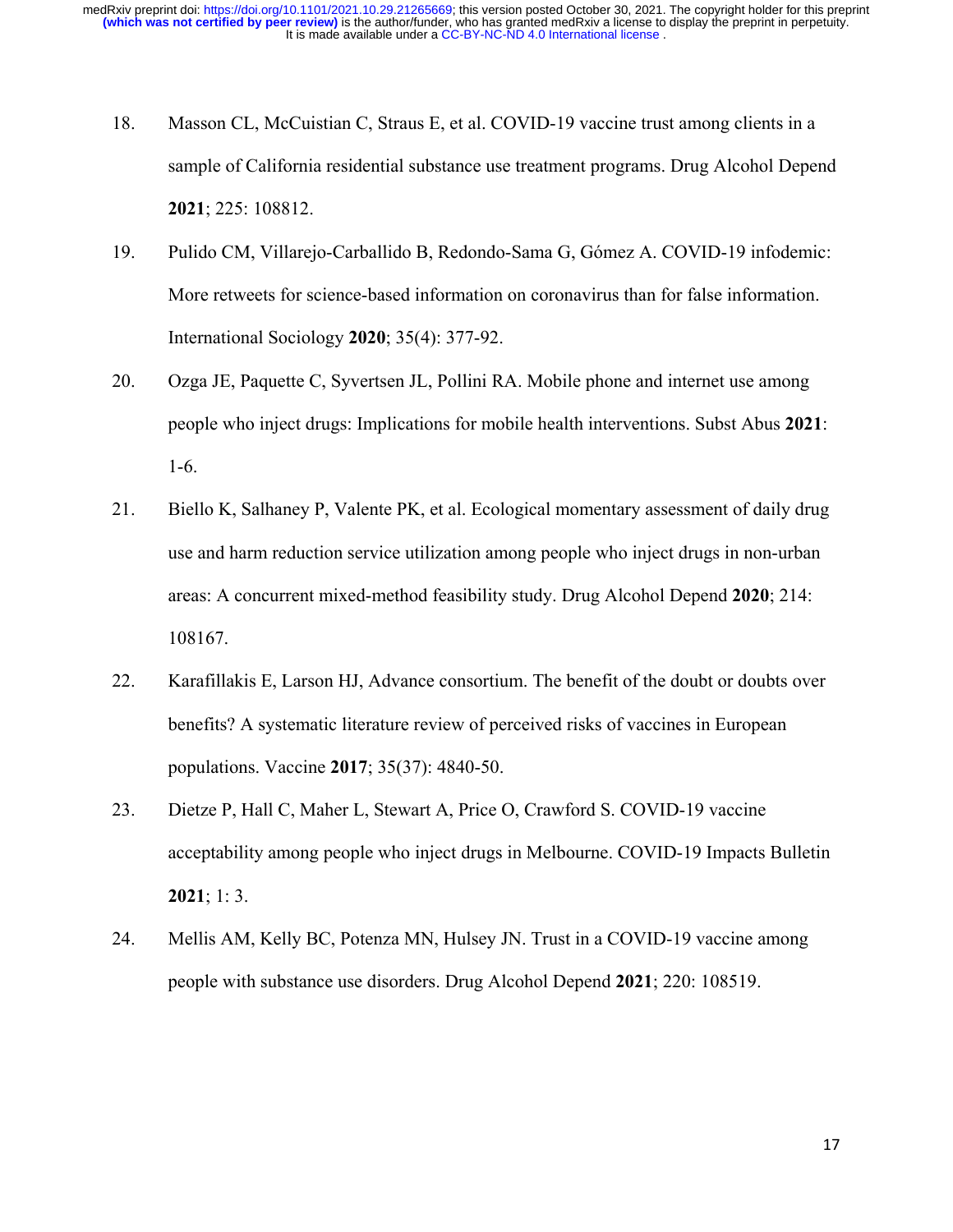- 25. Meppelink CS, Smit EG, Fransen ML, Diviani N. "I was Right about Vaccination": Confirmation Bias and Health Literacy in Online Health Information Seeking. J Health Commun **2019**; 24(2): 129-40.
- 26. Barocas JA. Business Not as Usual Covid-19 Vaccination in Persons with Substance Use Disorders. N Engl J Med **2021**; 384(2): e6.
- 27. Fisher KA, Bloomstone SJ, Walder J, Crawford S, Fouayzi H, Mazor KM. Attitudes Toward a Potential SARS-CoV-2 Vaccine : A Survey of U.S. Adults. Ann Intern Med **2020**; 173(12): 964-73.
- 28. Warren N, Kisely S, Siskind D. Maximizing the Uptake of a COVID-19 Vaccine in People With Severe Mental Illness: A Public Health Priority. JAMA Psychiatry **2021**; 78(6): 589-90.
- 29. Higgins ST, Klemperer EM, Coleman SRM. Looking to the empirical literature on the potential for financial incentives to enhance adherence with COVID-19 vaccination. Prev Med **2021**; 145: 106421.
- 30. Iversen J, Peacock A, Price O, Byrne J, Dunlop A, Maher L. COVID-19 vaccination among people who inject drugs: Leaving no one behind. Drug Alcohol Rev **2021**; 40(4): 517-20.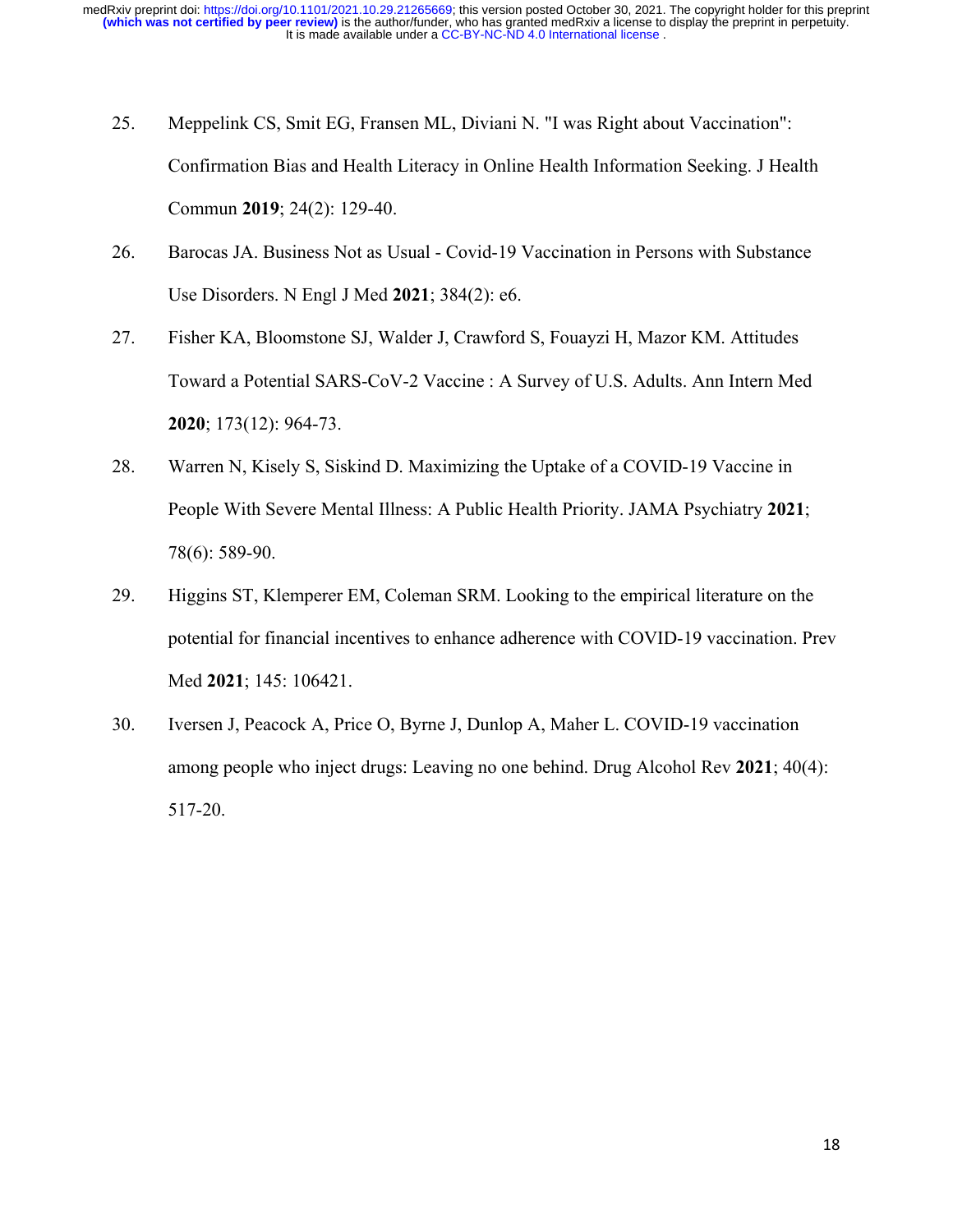## **Table 1. Characteristics Associated with COVID-19 vaccine hesitancy among PWID**

## **in San Diego, CA and Tijuana, Mexico (N=393)**

| <b>Baseline Characteristics</b>                 | Vaccine<br><b>Hesitant</b><br>$N = 127$ | <b>Not</b><br>Vaccine<br><b>Hesitant</b><br>$N = 266$ | <b>Total</b><br>$N = 393$ | ${\bf P}$ |
|-------------------------------------------------|-----------------------------------------|-------------------------------------------------------|---------------------------|-----------|
| Socio-demographics                              |                                         |                                                       |                           |           |
| Male                                            | 95(74.8%)                               | 198(74.4%)                                            | 293(74.6%)                | .94       |
| Mean Age (standard deviation [SD])              | 40.5(10.8)                              | 43.3(9.8)                                             | 42.4(10.2)                | .009      |
| Hispanic/Latinx/Mexican                         | 94(74.0%)                               | 226(85.0%)                                            | 320(81.4%)                | .009      |
| Speaks English                                  | 91(71.7%)                               | 164(61.7%)                                            | 255(64.9%)                | .05       |
| Born in the US                                  | 73(57.5%)                               | 89(33.5%)                                             | 162(41.2%)                | < .001    |
| Primary residence in San Diego                  | 73(57.5%)                               | $118(44.4\%)$                                         | $191(48.6\%)$             | .02       |
| Mean years of school completed (SD)             | 10.1(3.0)                               | 9.0(3.4)                                              | 9.3(3.3)                  | < .001    |
| Married or common law                           | 26(20.5%)                               | $57(21.4\%)$                                          | 83(21.1%)                 | .83       |
| Average monthly income <500 USD                 | 86(67.7%)                               | $165(62.0\%)$                                         | 251(63.9%)                | .27       |
| Has a smart phone or access to a computer       | $51(40.2\%)$                            | $36(13.5\%)$                                          | $87(22.1\%)$              | < 0.01    |
| <b>Potential COVID-19 exposures</b>             |                                         |                                                       |                           |           |
| Homeless*                                       | 65(51.2%)                               | 99(37.2%)                                             | 164(41.7%)                | .009      |
| Mean # of hours spent on the street $(SD)^*$    | 16.7(7.6)                               | 14.7(6.9)                                             | 15.3(7.2)                 | .008      |
| Incarcerated*                                   | $10(7.9\%)$                             | 20(7.5%)                                              | $30(7.6\%)$               | 1.00      |
| Mean # of people in the same household $(SD)^*$ | 6.2(15.2)                               | 5.9(11.9)                                             | 6.0(13.0)                 | .04       |
| Engaged in sex work*                            | $15(11.8\%)$                            | $40(15.0\%)$                                          | $55(14.0\%)$              | .39       |
| Client of sex worker*                           | 6(4.7%)                                 | $19(7.1\%)$                                           | $25(6.4\%)$               | .51       |
| Exposed to someone diagnosed with COVID-19      | $12(9.4\%)$                             | $12(4.5\%)$                                           | $24(6.1\%)$               | .06       |
| Income worse since COVID began                  | 78(61.9%)                               |                                                       | $197(74.9\%)$ 275(70.7%)  | .008      |
| Low/very low food security since COVID began    | 98(77.2%)                               |                                                       | 231(86.8%) 329(83.7%)     | .02       |
| Substance use                                   |                                         |                                                       |                           |           |
| Smokes cigarettes                               | $115(90.6\%)$                           | 236(88.7%)                                            | 351(89.3%)                | .58       |
| Smoked or vaped marijuana*                      | 69(54.3%)                               | $133(50.0\%)$                                         | $202(51.4\%)$             | .42       |
| Smoked/snorted/inhaled/vaped methamphetamine*   | 85(66.9%)                               | 139(52.3%)                                            | 224(57.0%)                | .006      |
| Smoked/snorted/inhaled crack or powder cocaine* | 20(15.7%)                               | $17(6.4\%)$                                           | $37(9.4\%)$               | .003      |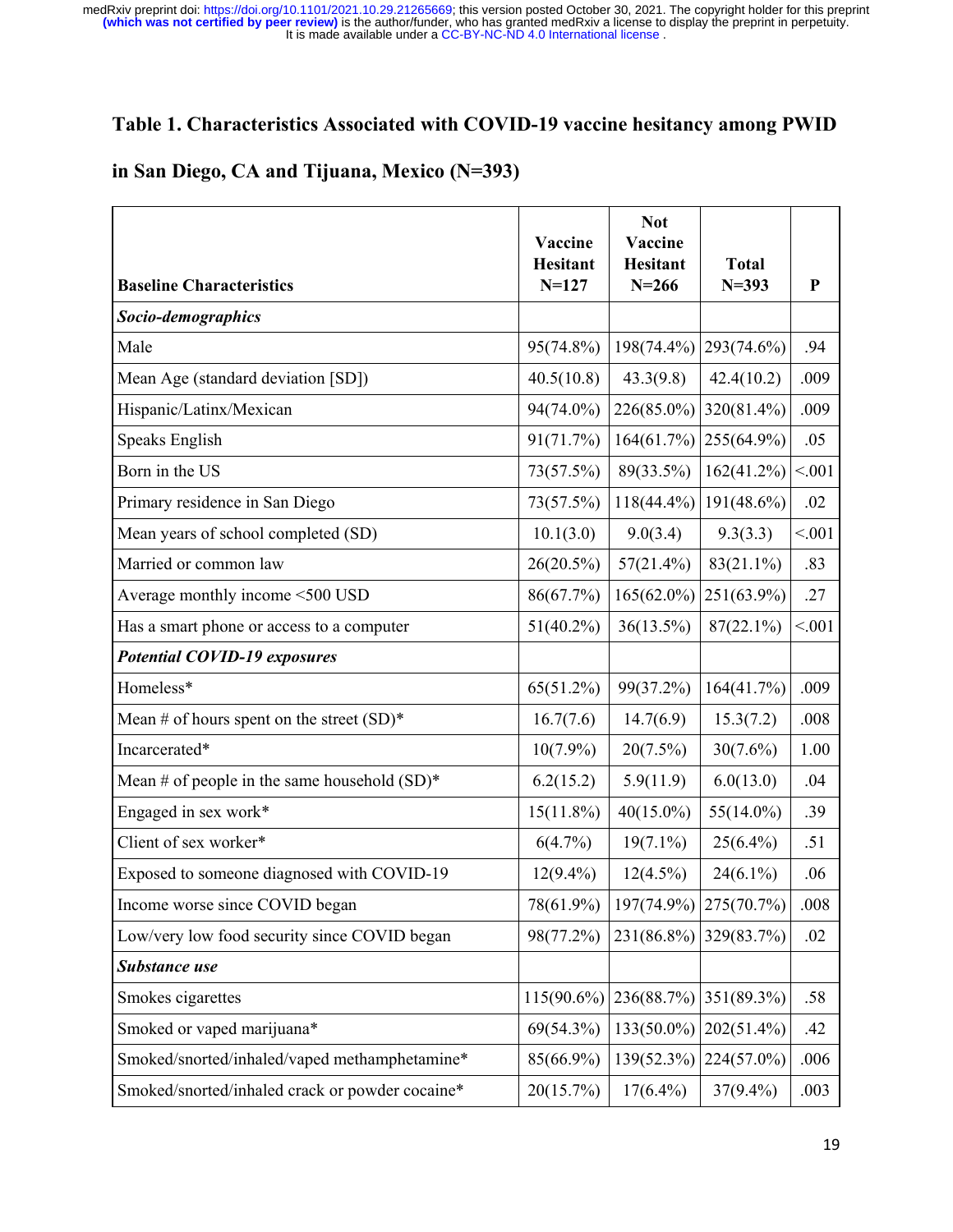| <b>Baseline Characteristics</b>                                                             | Vaccine<br><b>Hesitant</b><br>$N = 127$ | <b>Not</b><br>Vaccine<br><b>Hesitant</b><br>$N = 266$ | <b>Total</b><br>$N = 393$ | $\mathbf{P}$ |
|---------------------------------------------------------------------------------------------|-----------------------------------------|-------------------------------------------------------|---------------------------|--------------|
| Smoked/snorted/inhaled/vaped either heroin or fentanyl*                                     | $51(40.2\%)$                            | $64(24.1\%)$                                          | 115(29.3%)                | .001         |
| Injected methamphetamine*                                                                   | $67(52.8\%)$                            | $108(40.6\%)$                                         | 175(44.5%)                | .02          |
| Injected cocaine*                                                                           | $9(7.1\%)$                              | $17(6.4\%)$                                           | $26(6.6\%)$               | .83          |
| Injected either heroin or fentanyl*                                                         | $115(90.6\%)$                           | 241(90.6%)                                            | 356(90.6%)                | .99          |
| Mean $#$ of years of injection drug use $(SD)$                                              | 18.7(12.2)                              | 20.9(11.8)                                            | 20.2(12.0)                | .06          |
| Mean # of times injected drugs per day*                                                     | 2.7(1.5)                                | 2.4(1.5)                                              | 2.5(1.5)                  | .07          |
| Visited shooting galleries*                                                                 | $5(3.9\%)$                              | $32(12.0\%)$                                          | $37(9.4\%)$               | .01          |
| Receptive needle sharing*                                                                   | 66(52.0%)                               | 150(56.4%)                                            | $216(55.0\%)$             | .41          |
| Crossed border to inject drugs*                                                             | 33(26.0%)                               | 109(41.0%)                                            | $142(36.1\%)$             | .004         |
| <b>Health conditions</b>                                                                    |                                         |                                                       |                           |              |
| Tested HIV+                                                                                 | $7(5.6\%)$                              | $26(9.8\%)$                                           | $33(8.4\%)$               | .18          |
| Tested HCV+                                                                                 | 60(47.2%)                               | 93(35.0%)                                             | 153(38.9%)                | .02          |
| Has at least one chronic illness (excluding seasonal<br>allergies and acne/skin problems)   | 57(44.9%)                               | 74(27.8%)                                             | 131(33.3%)                | < 0.01       |
| Mean # of chronic conditions (excluding seasonal<br>allergies and acne/skin problems; SD)   | 0.9(1.5)                                | 0.4(0.8)                                              | 0.6(1.1)                  | < 0.01       |
| Protective behaviors during the COVID-19 pandemic                                           |                                         |                                                       |                           |              |
| <b>Social Distancing</b>                                                                    | 41(32.3%)                               | $64(24.1\%)$                                          | 105(26.7%)                | .09          |
| Isolated or quarantined itself                                                              | 11(8.7%)                                | $9(3.4\%)$                                            | $20(5.1\%)$               | .05          |
| Wore face mask                                                                              | 86(67.7%)                               | 206(77.4%)                                            | 292(74.3%)                | .04          |
| Increased handwashing/sanitizer                                                             | 29(22.8%)                               | 20(7.5%)                                              | 49(12.5%)                 | < 0.01       |
| Engaged in at least one protective behavior                                                 | 105(82.7%)                              | 244(91.7%)                                            | 349(88.8%)                | .008         |
| COVID-19-related disinformation (i.e., endorsement of<br>conspiracy theories)               |                                         |                                                       |                           |              |
| Thinks that the pharmaceutical industry created the<br>COVID-19 virus                       | 86(67.7%)                               | $117(44.0\%)$                                         | 203(51.7%)                | < 0.01       |
| Thinks that the coronavirus was created by the Chinese<br>government as a biological weapon | 91(71.7%)                               | $151(56.8\%)$                                         | 242(61.6%)                | .005         |
| Thinks that vaccines given to children for diseases like<br>measles and mumps cause autism  | 100(78.7%)                              | $150(56.4\%)$                                         | $250(63.6\%)$             | < 0.01       |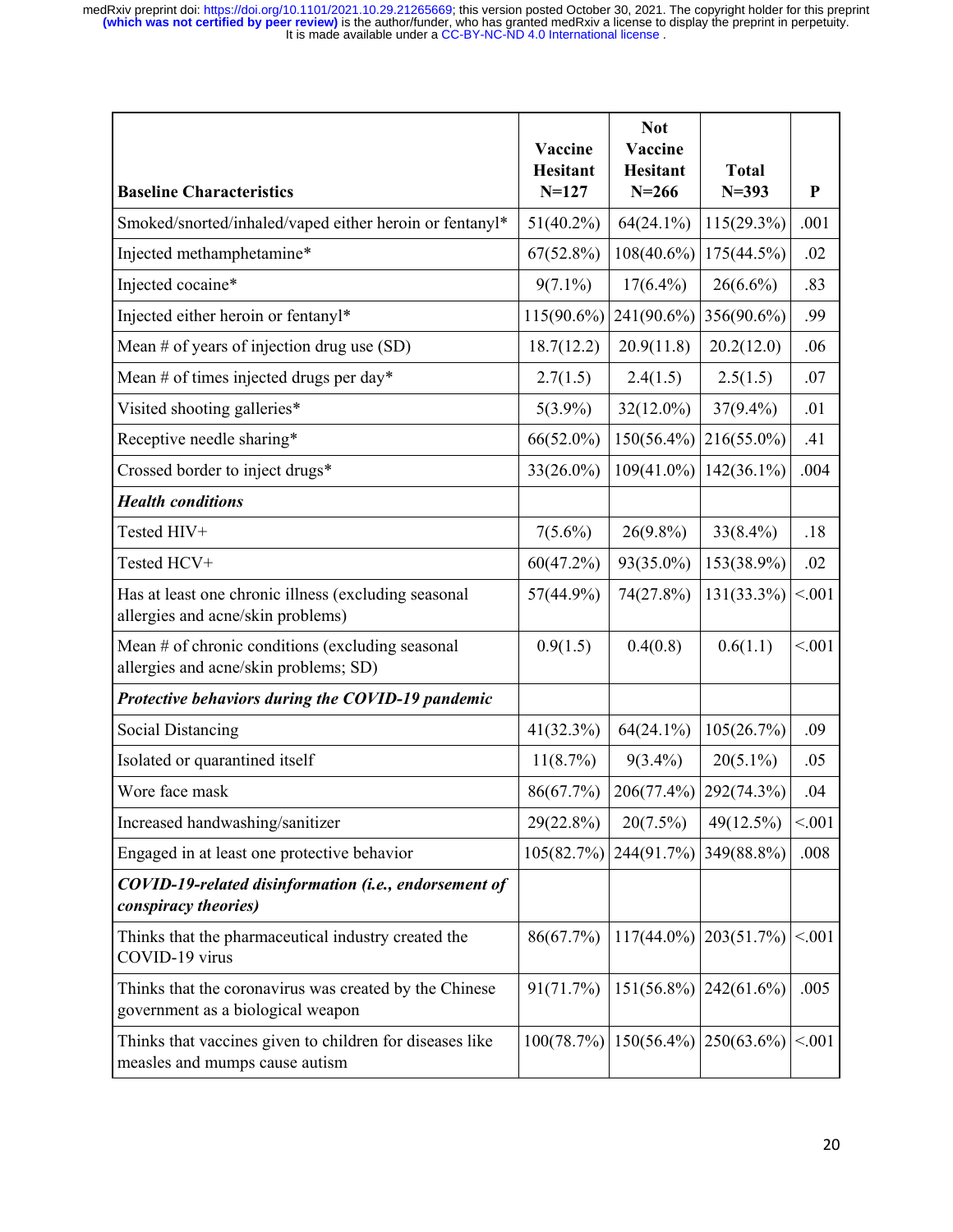| <b>Baseline Characteristics</b>                                                                                           | Vaccine<br><b>Hesitant</b><br>$N = 127$ | <b>Not</b><br>Vaccine<br><b>Hesitant</b><br>$N = 266$ | <b>Total</b><br>$N = 393$ | P       |
|---------------------------------------------------------------------------------------------------------------------------|-----------------------------------------|-------------------------------------------------------|---------------------------|---------|
| Thinks that COVID vaccines being offered to 'people like<br>me' are not as safe as other COVID vaccines                   | $65(51.2\%)$                            | 95(35.7%)                                             | 160(40.7%)                | .004    |
| Thinks that COVID vaccines include a tracking device                                                                      | $66(52.0\%)$                            | $69(25.9\%)$                                          | 135(34.4%)                | < 0.01  |
| Thinks that some COVID vaccines could change their<br><b>DNA</b>                                                          | 57(44.9%)                               | $64(24.1\%)$                                          | 121(30.8%)                | < 0.01  |
| Mean # of conspiracies they believe (out of 6) (SD)                                                                       | 3.7(1.6)                                | 2.4(1.9)                                              | 2.8(1.9)                  | < 0.01  |
| COVID-19-related misinformation (i.e., incorrect<br>knowledge items)                                                      |                                         |                                                       |                           |         |
| Does not think that the virus that causes COVID-19 can<br>be easily spread from one person to another                     | $30(23.6\%)$                            | $54(20.3\%)$                                          | 84(21.4%)                 | .45     |
| Does not think that many thousands of people have died<br>from COVID-19                                                   | $19(15.0\%)$                            | $23(8.6\%)$                                           | 42(10.7%)                 | .06     |
| Thinks that most people already have immunity to<br>COVID-19                                                              | 85(66.9%)                               | $165(62.0\%)$                                         | $250(63.6\%)$             | .35     |
| Thinks that you can tell someone has COVID-19 by<br>looking at them                                                       | 48(37.8%)                               | $66(24.8\%)$                                          | $114(29.0\%)$             | .008    |
| Thinks that there are effective treatments for COVID-19<br>that can cure most people                                      | 96(75.6%)                               | 211(79.3%)                                            | $307(78.1\%)$             | .40     |
| Thinks that having COVID-19 is about as dangerous as<br>having the flu                                                    | 82(64.6%)                               | 169(63.5%)                                            | $251(63.9\%)$             | .84     |
| Does not think that COVID vaccines are safe for<br>pregnant women                                                         | $109(85.8\%)$                           | $141(53.0\%)$                                         | $250(63.6\%)$             | < 0.001 |
| Most important source of COVID-19-related<br>information                                                                  |                                         |                                                       |                           |         |
| Friends <sup>Y1</sup>                                                                                                     | 59(48.0%)                               | 137(52.1%)                                            | 196(50.8%)                | .45     |
| Doctors/health professionals Y1                                                                                           | $12(9.8\%)$                             | $9(3.4\%)$                                            | $21(5.4\%)$               | .01     |
| Social media <sup>Y1</sup>                                                                                                | $26(21.1\%)$                            | $21(8.0\%)$                                           | $47(12.2\%)$              | < 0.001 |
| <b>Additional COVID-19-related experiences</b>                                                                            |                                         |                                                       |                           |         |
| Knows someone who died from covid-19                                                                                      | $45(35.4\%)$                            | $77(28.9\%)$                                          | $122(31.0\%)$             | .19     |
| Mean for: On a scale of $1$ (low) to $10$ (very), how<br>worried are you of getting COVID-19 (or getting it again;<br>SD) | 4.0(3.2)                                | 5.4(2.9)                                              | 5.0(3.1)                  | < 0.01  |
| Knows someone who has been vaccinated for COVID-19                                                                        | 80(63.0%)                               | $160(60.2\%)$                                         | $240(61.1\%)$             | .59     |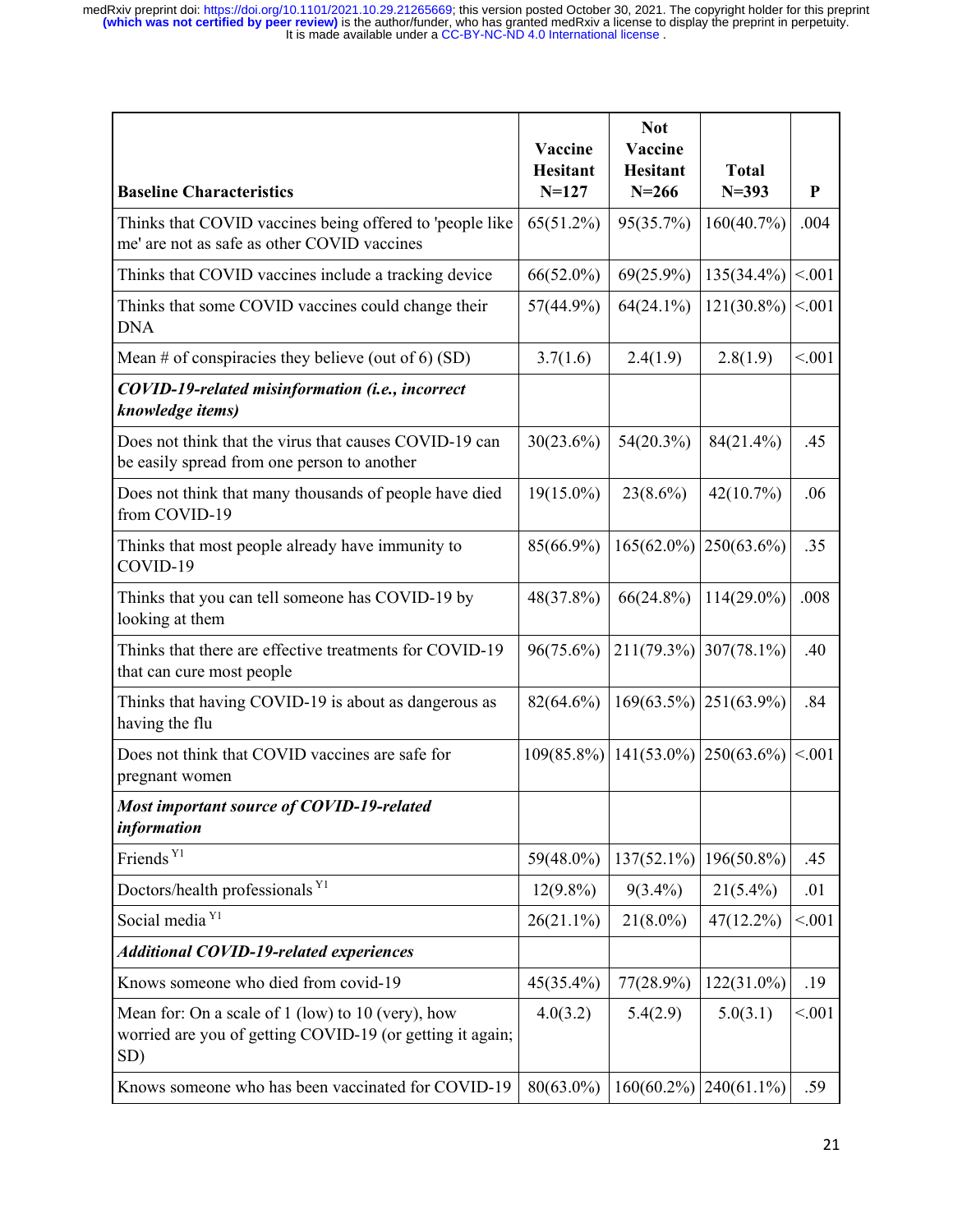| <b>Baseline Characteristics</b>                                       | Vaccine<br><b>Hesitant</b><br>$N=127$ | <b>Not</b><br>Vaccine<br><b>Hesitant</b><br>$N = 266$ | <b>Total</b><br>$N = 393$ | P       |
|-----------------------------------------------------------------------|---------------------------------------|-------------------------------------------------------|---------------------------|---------|
| Thinks they had COVID-19                                              | $21(16.5\%)$                          | $16(6.0\%)$                                           | $37(9.4\%)$               | < .001  |
| Has been tested for COVID-19 test outside of our study                | 40(31.5%)                             | 38(14.3%)                                             | 78(19.8%)                 | < 0.001 |
| Has been exposed to somebody with a positive COVID-<br>19 test result | $12(9.4\%)$                           | $12(4.5\%)$                                           | $24(6.1\%)$               | .06     |
| Had at least one COVID-19 symptom on day of<br>interview              | $39(30.7\%)$                          | $69(25.9\%)$                                          | 108(27.5%)                | .32     |
| Tested SARS-CoV-2 seropositive Y2                                     | $48(42.9\%)$                          | $97(39.8\%)$                                          | 145(40.7%)                | .58     |
| Ever had a flu vaccine                                                | $59(46.8\%)$                          | $118(44.9\%)$                                         | $177(45.5\%)$             | .72     |

\*Past 6 months; Missing values:  $Y_1$  n=6,  $Y_2$ n=33;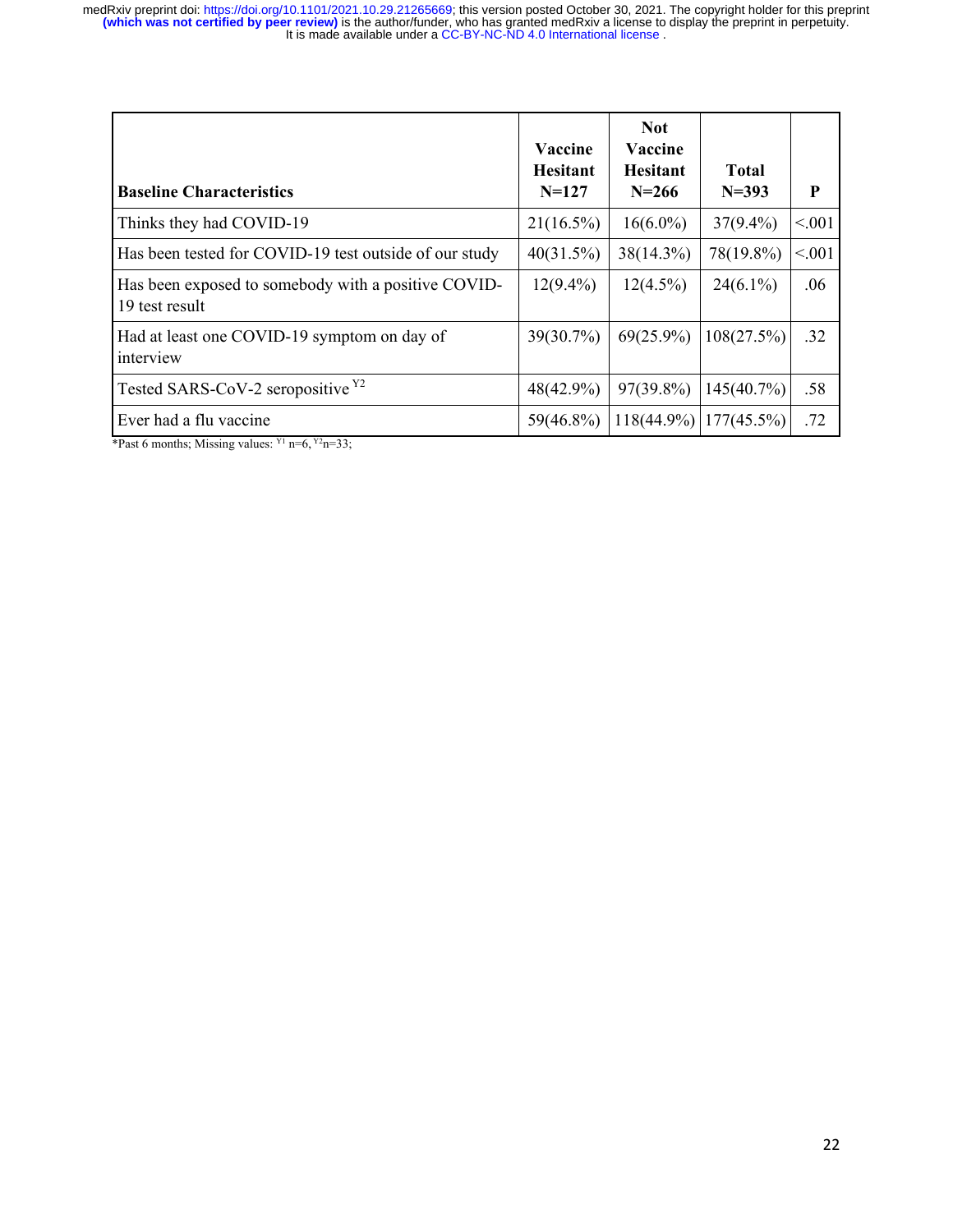## **Table 2: Factors associated with SARS-CoV-2 vaccine hesitancy in Tijuana and San**

## **Diego**

| <b>Baseline characteristics</b>                              | Univariate OR (95%<br>$\mathbf{C}\mathbf{D}$ |
|--------------------------------------------------------------|----------------------------------------------|
| Socio-demographics                                           |                                              |
| Male                                                         | 1.02(0.63, 1.66)                             |
| $\mathbf{Age}^\mathbf{P}$                                    | 0.97(0.95, 1.00)                             |
| Hispanic/Latinx/Mexican <sup>P</sup>                         | 0.50(0.30, 0.85)                             |
| Speaks English <sup>P</sup>                                  | 1.57(0.99, 2.49)                             |
| Born in the $USP$                                            | 2.69(1.74, 4.15)                             |
| Primary residence in San Diego                               | 1.70(1.11, 2.60)                             |
| Highest year of school completed¥ <sup>P</sup>               | 1.12(1.04, 1.20)                             |
| Married or common law                                        | 0.94(0.56, 1.59)                             |
| Monthly income <500 USD                                      | 1.28(0.82, 2.01)                             |
| Has a smart phone or access to a computer <sup>P</sup>       | 4.29(2.60,7.06)                              |
| <b>Potential COVID-19 exposures</b>                          |                                              |
| Homeless $*^P$                                               | 1.77(1.15, 2.71)                             |
| # of hours spent on the street* <sup>P</sup>                 | 1.04(1.01, 1.08)                             |
| Incarcerated*                                                | 1.05(0.48, 2.32)                             |
| # of people in the same household* $\Psi^P$                  | 1.00(0.99, 1.02)                             |
| Engaged in sex work*                                         | 0.76(0.40, 1.43)                             |
| Client of sex worker*                                        | 0.64(0.25, 1.66)                             |
| Exposed to someone diagnosed with COVID- $19^P$              | 2.21(0.96, 5.06)                             |
| Income worse since COVID began <sup>P</sup>                  | 0.54(0.35, 0.86)                             |
| Low or very low food security since COVID began <sup>P</sup> | 0.51(0.30, 0.88)                             |
| <b>Substance use</b>                                         |                                              |
| Smokes cigarettes                                            | 1.22(0.60, 2.47)                             |
| Smoked or vaped marijuana* <sup>P</sup>                      | 1.19(0.78, 1.82)                             |
| Smoked/snorted/inhaled/vaped methamphetamine*P               | 1.85(1.19, 2.87)                             |
| Smoked/snorted/inhaled crack or powder cocaine $*^P$         | 2.74(1.38, 5.43)                             |
| Smoked/snorted/inhaled/vaped heroin or fentanyl*P            | 2.12(1.35, 3.33)                             |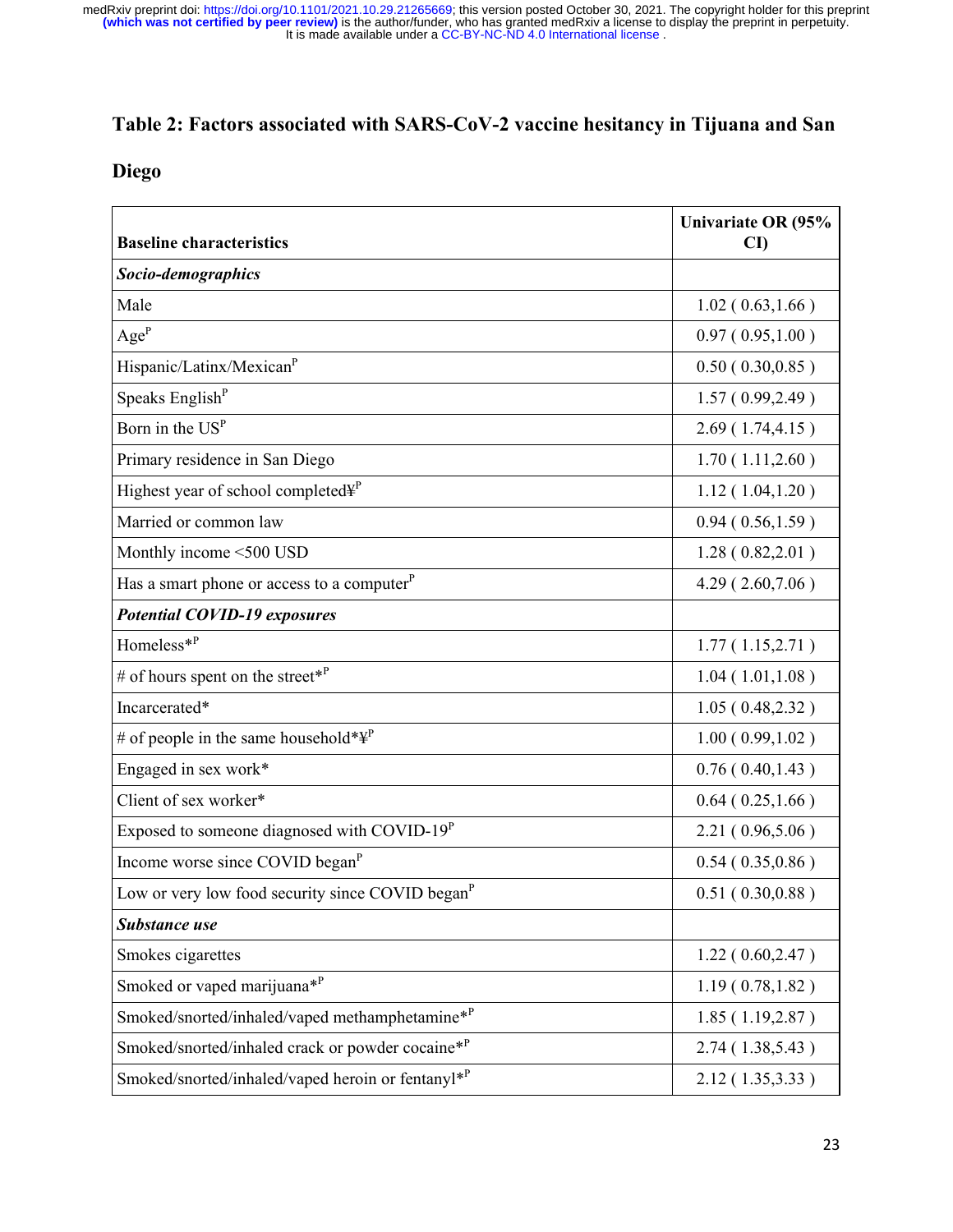| <b>Baseline characteristics</b>                                                                                    | Univariate OR (95%<br>$\mathbf{C}\mathbf{D}$ |
|--------------------------------------------------------------------------------------------------------------------|----------------------------------------------|
| Injected methamphetamine*                                                                                          | 1.63(1.07, 2.50)                             |
| Injected cocaine*                                                                                                  | 1.12(0.48, 2.58)                             |
| Injected heroin or fentanyl*                                                                                       | 0.99(0.48, 2.05)                             |
| Years of injection drug use <sup>¥P</sup>                                                                          | 0.98(0.97, 1.00)                             |
| #Times injected drugs per day $_{\text{HP}}$                                                                       | 1.12(0.97, 1.29)                             |
| Visited shooting galleries $*^P$                                                                                   | 0.30(0.11, 0.79)                             |
| Receptive needle sharing*                                                                                          | 0.84(0.55, 1.28)                             |
| Crossed border to inject drugs $*^P$                                                                               | 0.51(0.32, 0.81)                             |
| <b>Health conditions</b>                                                                                           |                                              |
| Tested HIV+                                                                                                        | 0.54(0.23, 1.29)                             |
| Tested $HCV + P$                                                                                                   | 1.67(1.08, 2.56)                             |
| Has at least one chronic condition (excluding seasonal allergies and acne/skin<br>$problems)^P$                    | 2.11(1.36, 3.28)                             |
| # of chronic conditions (excluding seasonal allergies and acne/skin problems) $^P$                                 | 1.49(1.23, 1.80)                             |
| Protective behaviors during the COVID-19 pandemic                                                                  |                                              |
| Practiced Social distancing <sup>P</sup>                                                                           | 1.50(0.94, 2.40)                             |
| Isolated or quarantined itself <sup>p</sup>                                                                        | 2.71(1.09,6.71)                              |
| Wore face mask <sup>P</sup>                                                                                        | 0.61(0.38, 0.98)                             |
| Increased handwashing/sanitizer <sup>P</sup>                                                                       | 3.64(1.97, 6.74)                             |
| Engaged in at least one protective behavior <sup>p</sup>                                                           | 0.43(0.23, 0.81)                             |
| COVID-19-related disinformation (i.e., endorsement of conspiracy theories)                                         |                                              |
| Thinks that the pharmaceutical industry created the COVID-19 virus <sup><math>P</math></sup>                       | 2.67(1.71, 4.16)                             |
| Thinks that the coronavirus was created by the Chinese government as a<br>biological weapon <sup>P</sup>           | 1.93(1.22, 3.04)                             |
| Thinks that vaccines given to children for diseases like measles and mumps<br>cause autism <sup>P</sup>            | 2.86(1.76, 4.67)                             |
| Thinks that COVID vaccines being offered to people like me are not as safe as<br>other COVID vaccines <sup>P</sup> | 1.89(1.23, 2.90)                             |
| Thinks that COVID vaccines include a tracking device <sup>P</sup>                                                  | 3.09(1.98, 4.81)                             |
| Thinks that some COVID vaccines could change their $DNAP$                                                          | 2.57(1.64, 4.03)                             |
| # of conspiracy items that they believe (out of six) <sup>P</sup>                                                  | 1.44(1.28, 1.62)                             |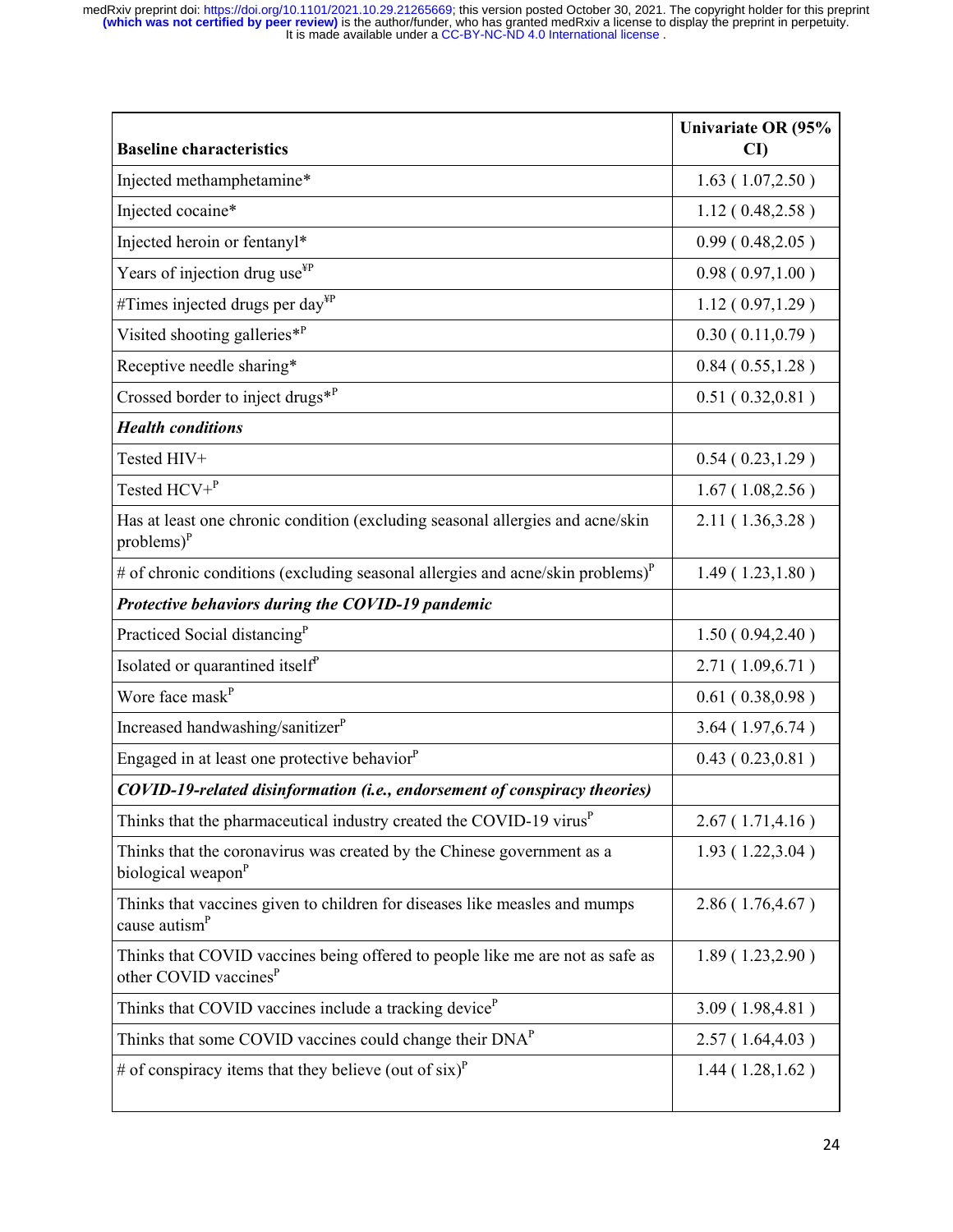| <b>Baseline characteristics</b>                                                                          | Univariate OR (95%<br>$\mathbf{C}\mathbf{D}$ |
|----------------------------------------------------------------------------------------------------------|----------------------------------------------|
| COVID-19-related misinformation (i.e., incorrect knowledge items)                                        |                                              |
| Does not think the virus that causes COVID-19 can be easily spread from one<br>person to another         | 1.21(0.73, 2.02)                             |
| Does not think that many thousands of people have died from COVID- $19^P$                                | 1.86(0.97, 3.56)                             |
| Thinks that most people already have immunity to COVID-19                                                | 1.24(0.79, 1.93)                             |
| Thinks that you can tell someone has COVID-19 by looking at them <sup>P</sup>                            | 1.84(1.17,2.90)                              |
| Thinks that there are effective treatments for COVID-19 that can cure most<br>people <sup>P</sup>        | 0.81(0.49, 1.33)                             |
| Thinks that having COVID-19 is about as dangerous as having the flu                                      | 1.05(0.67, 1.63)                             |
| Does not think that COVID vaccines are safe for pregnant women <sup>P</sup>                              | 5.37(3.09, 9.34)                             |
| Most important source of COVID-19-related information                                                    |                                              |
| Friends <sup>Y1</sup>                                                                                    | 0.85(0.55, 1.30)                             |
| Doctors/health professionals <sup>Y1P</sup>                                                              | 3.05(1.25,7.45)                              |
| Social media <sup>Y1P</sup>                                                                              | 3.09(1.66, 5.75)                             |
| <b>Additional COVID-19-related experiences</b>                                                           |                                              |
| Knows someone who died of COVID-19                                                                       | 1.35(0.86, 2.11)                             |
| On a scale of 1 (low) to 10 (very), how worried are you of getting COVID-19<br>(or getting it again) $P$ | 0.86(0.79, 0.93)                             |
| Knows someone who has been vaccinated for COVID-19                                                       | 1.13(0.73, 1.74)                             |
| Thinks they had COVID-19 <sup>P</sup>                                                                    | 3.10(1.55, 6.16)                             |
| Has been tested for COVID-19 outside of our study <sup>P</sup>                                           | 2.76(1.66, 4.59)                             |
| Has been exposed to somebody with a positive COVID-19 test result <sup>P</sup>                           | 2.21(0.96, 5.06)                             |
| Had at least one COVID-19 symptom day of interview                                                       | 1.27(0.79, 2.02)                             |
| Tested SARS-CoV-2 seropositive Y2                                                                        | 1.14(0.72, 1.79)                             |
| Ever had a flu vaccine                                                                                   | 1.08(0.71, 1.66)                             |

\*past 6 months; Missing values:  $Y^1$  n=6,  $Y^2$ n=33; ¥Per one unit increase;  $P$ P-value<0.10